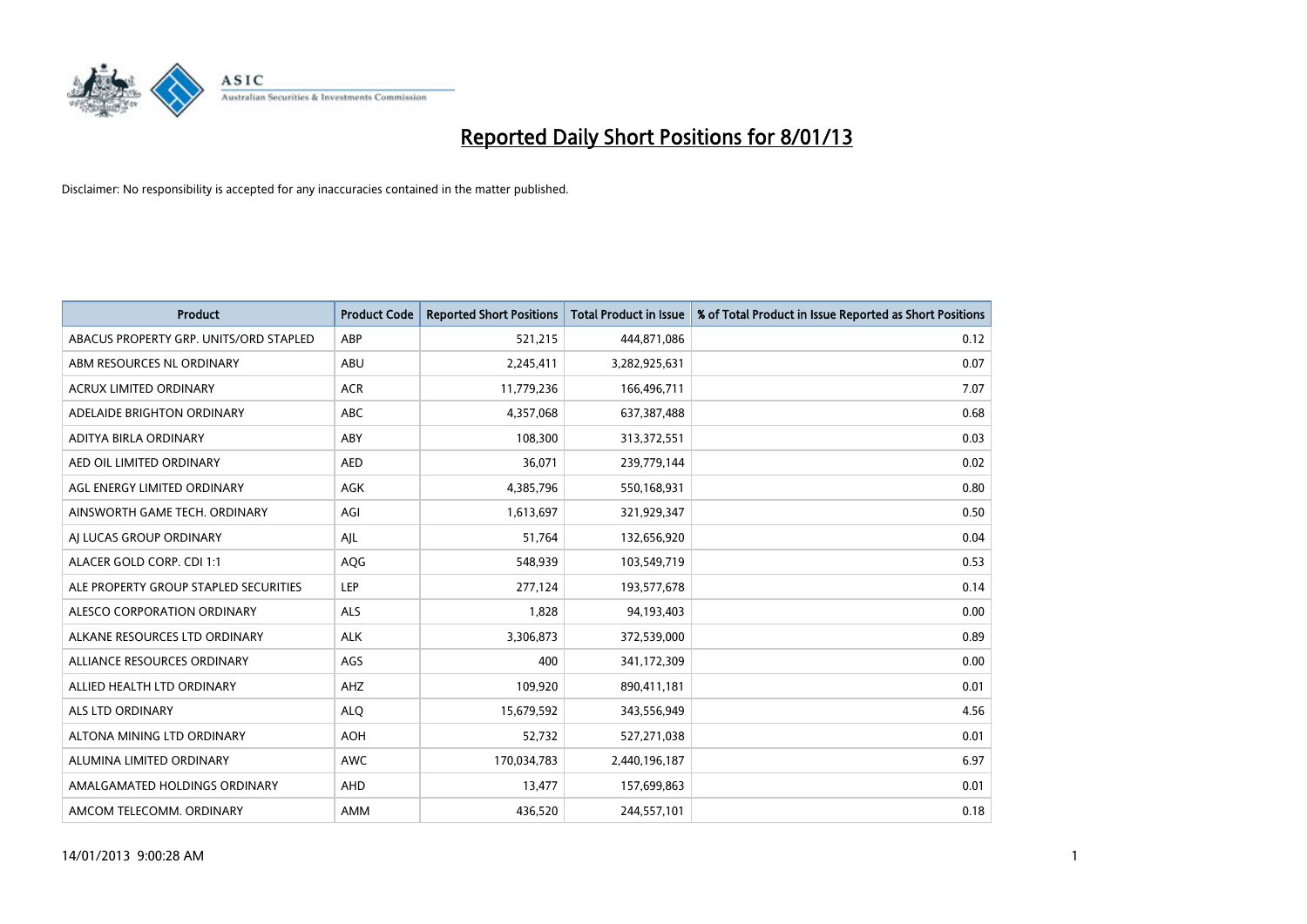

| <b>Product</b>                          | <b>Product Code</b> | <b>Reported Short Positions</b> | <b>Total Product in Issue</b> | % of Total Product in Issue Reported as Short Positions |
|-----------------------------------------|---------------------|---------------------------------|-------------------------------|---------------------------------------------------------|
| AMCOR LIMITED ORDINARY                  | <b>AMC</b>          | 3,464,927                       | 1,206,684,923                 | 0.29                                                    |
| AMP LIMITED ORDINARY                    | AMP                 | 8,732,533                       | 2,930,423,546                 | 0.30                                                    |
| AMPELLA MINING ORDINARY                 | <b>AMX</b>          | 3,895,479                       | 247,500,493                   | 1.57                                                    |
| ANGLOGOLD ASHANTI CDI 5:1               | AGG                 | 500                             | 89,207,765                    | 0.00                                                    |
| ANSELL LIMITED ORDINARY                 | <b>ANN</b>          | 3,604,774                       | 130,768,652                   | 2.76                                                    |
| ANTARES ENERGY LTD ORDINARY             | <b>AZZ</b>          | 555,845                         | 257,000,000                   | 0.22                                                    |
| ANZ BANKING GRP LTD ORDINARY            | ANZ                 | 4,886,440                       | 2,743,588,302                 | 0.18                                                    |
| APA GROUP STAPLED SECURITIES            | <b>APA</b>          | 5,446,667                       | 827,350,325                   | 0.66                                                    |
| APA SUB GRP STAPLED SECURITY            | <b>HDF</b>          | 381,758                         | 560,324,158                   | 0.07                                                    |
| APN NEWS & MEDIA ORDINARY               | <b>APN</b>          | 21,185,679                      | 661,526,586                   | 3.20                                                    |
| AQUARIUS PLATINUM. ORDINARY             | <b>AOP</b>          | 13,489,806                      | 486,851,336                   | 2.77                                                    |
| AQUILA RESOURCES ORDINARY               | <b>AQA</b>          | 8,321,646                       | 411,804,442                   | 2.02                                                    |
| ARAFURA RESOURCE LTD ORDINARY           | <b>ARU</b>          | 407,688                         | 441,270,644                   | 0.09                                                    |
| ARB CORPORATION ORDINARY                | <b>ARP</b>          | 98,069                          | 72,481,302                    | 0.14                                                    |
| ARDENT LEISURE GROUP STAPLED SECURITIES | AAD                 | 973,921                         | 397,774,513                   | 0.24                                                    |
| ARGO INVESTMENTS ORDINARY               | ARG                 | 163                             | 628,781,353                   | 0.00                                                    |
| ARISTOCRAT LEISURE ORDINARY             | <b>ALL</b>          | 13,363,285                      | 551,418,047                   | 2.42                                                    |
| ARRIUM LTD ORDINARY                     | ARI                 | 19,886,710                      | 1,351,527,328                 | 1.47                                                    |
| ASCIANO LIMITED ORDINARY                | <b>AIO</b>          | 6,654,462                       | 975,385,664                   | 0.68                                                    |
| ASG GROUP LIMITED ORDINARY              | <b>ASZ</b>          | 1,481,465                       | 206,720,839                   | 0.72                                                    |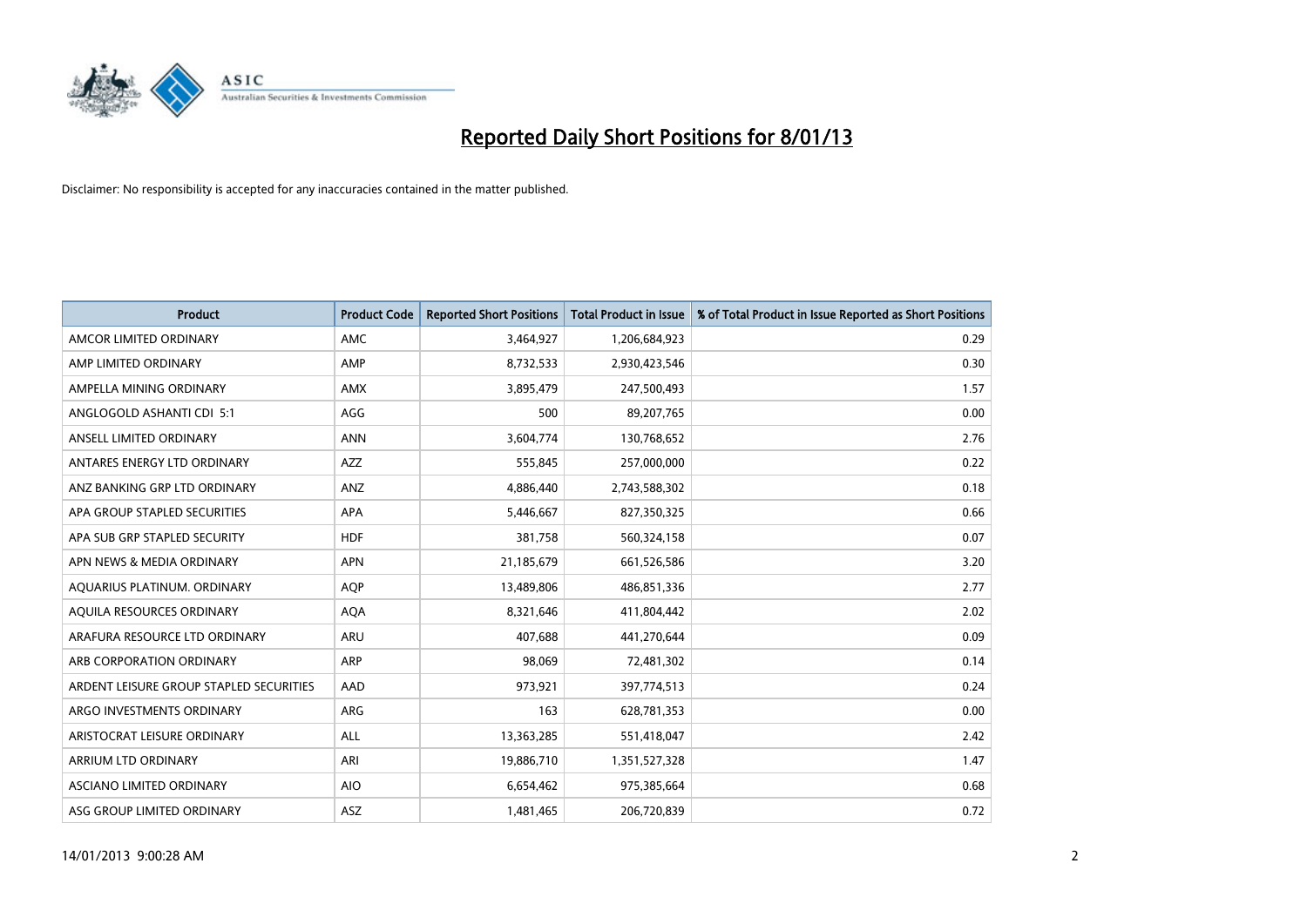

| <b>Product</b>                              | <b>Product Code</b> | <b>Reported Short Positions</b> | <b>Total Product in Issue</b> | % of Total Product in Issue Reported as Short Positions |
|---------------------------------------------|---------------------|---------------------------------|-------------------------------|---------------------------------------------------------|
| ASPEN GROUP ORD/UNITS STAPLED               | <b>APZ</b>          | 59,712                          | 1,197,188,521                 | 0.00                                                    |
| ASPIRE MINING LTD ORDINARY                  | <b>AKM</b>          | 27,141                          | 620,594,556                   | 0.00                                                    |
| ASTRO JAP PROP GROUP STAPLED SECURITIES     | AJA                 | 1,147                           | 58,445,002                    | 0.00                                                    |
| ASX LIMITED ORDINARY                        | ASX                 | 4,347,077                       | 175,136,729                   | 2.48                                                    |
| ATLAS IRON LIMITED ORDINARY                 | AGO                 | 5,506,832                       | 909,718,409                   | 0.61                                                    |
| AURIZON HOLDINGS LTD ORDINARY               | <b>AZI</b>          | 15,170,891                      | 2,137,284,503                 | 0.71                                                    |
| AURORA OIL & GAS ORDINARY                   | <b>AUT</b>          | 7,214,346                       | 447,885,778                   | 1.61                                                    |
| AUSDRILL LIMITED ORDINARY                   | ASL                 | 6,583,072                       | 309,451,963                   | 2.13                                                    |
| AUSENCO LIMITED ORDINARY                    | AAX                 | 1,067,872                       | 123,872,665                   | 0.86                                                    |
| <b>AUSTAL LIMITED ORDINARY</b>              | ASB                 | 2,998,431                       | 346,007,639                   | 0.87                                                    |
| AUSTIN ENGINEERING ORDINARY                 | ANG                 | 449,397                         | 72,314,403                    | 0.62                                                    |
| <b>AUSTRALAND PROPERTY STAPLED SECURITY</b> | <b>ALZ</b>          | 599,493                         | 576,846,597                   | 0.10                                                    |
| AUSTRALIAN AGRICULT. ORDINARY               | AAC                 | 658,019                         | 312,905,085                   | 0.21                                                    |
| AUSTRALIAN INFRASTR. UNITS/ORDINARY         | <b>AIX</b>          | 830,951                         | 620,733,944                   | 0.13                                                    |
| AUSTRALIAN PHARM, ORDINARY                  | API                 | 302,800                         | 488,115,883                   | 0.06                                                    |
| AUTOMOTIVE HOLDINGS ORDINARY                | AHE                 | 18,113                          | 260,579,682                   | 0.01                                                    |
| AVIENNINGS LIMITED ORDINARY                 | AVI                 | 175,000                         | 274,588,694                   | 0.06                                                    |
| AWE LIMITED ORDINARY                        | <b>AWE</b>          | 4,289,782                       | 522,116,985                   | 0.82                                                    |
| AZIMUTH RES LTD ORDINARY                    | <b>AZH</b>          | 1,249,046                       | 424,626,680                   | 0.29                                                    |
| <b>BANDANNA ENERGY ORDINARY</b>             | <b>BND</b>          | 15,717,681                      | 528,481,199                   | 2.97                                                    |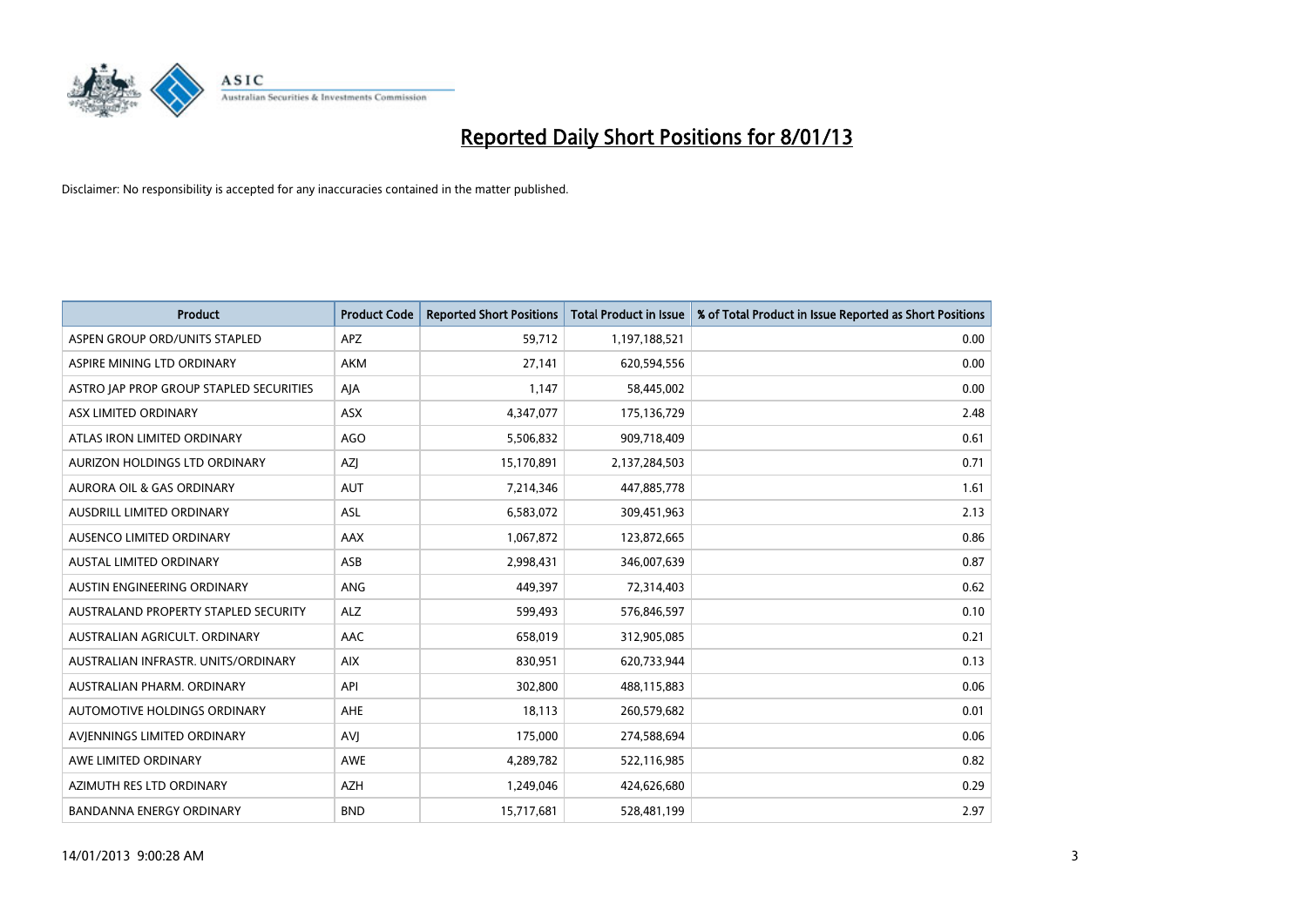

| <b>Product</b>                       | <b>Product Code</b> | <b>Reported Short Positions</b> | <b>Total Product in Issue</b> | % of Total Product in Issue Reported as Short Positions |
|--------------------------------------|---------------------|---------------------------------|-------------------------------|---------------------------------------------------------|
| BANK OF QUEENSLAND. ORDINARY         | <b>BOO</b>          | 7,477,250                       | 312,878,919                   | 2.39                                                    |
| <b>BASE RES LIMITED ORDINARY</b>     | <b>BSE</b>          | 452,770                         | 560,440,029                   | 0.08                                                    |
| <b>BATHURST RESOURCES ORDINARY</b>   | <b>BTU</b>          | 38,390,968                      | 697,247,997                   | 5.51                                                    |
| <b>BC IRON LIMITED ORDINARY</b>      | <b>BCI</b>          | 454,126                         | 119,440,150                   | 0.38                                                    |
| BEACH ENERGY LIMITED ORDINARY        | <b>BPT</b>          | 19,201,345                      | 1,263,677,572                 | 1.52                                                    |
| BEADELL RESOURCE LTD ORDINARY        | <b>BDR</b>          | 11,411,693                      | 742,204,752                   | 1.54                                                    |
| BENDIGO AND ADELAIDE ORDINARY        | <b>BEN</b>          | 9,710,456                       | 402,426,835                   | 2.41                                                    |
| BERKELEY RESOURCES ORDINARY          | <b>BKY</b>          | 179,585                         | 179,393,273                   | 0.10                                                    |
| <b>BHP BILLITON LIMITED ORDINARY</b> | <b>BHP</b>          | 11,134,852                      | 3,211,691,105                 | 0.35                                                    |
| <b>BILLABONG ORDINARY</b>            | <b>BBG</b>          | 6,256,140                       | 478,944,292                   | 1.31                                                    |
| BLACKMORES LIMITED ORDINARY          | <b>BKL</b>          | 1,743                           | 16,909,231                    | 0.01                                                    |
| <b>BLACKTHORN RESOURCES ORDINARY</b> | <b>BTR</b>          | 230,752                         | 164,285,950                   | 0.14                                                    |
| BLUESCOPE STEEL LTD ORDINARY         | <b>BSL</b>          | 1,127,694                       | 558,243,305                   | 0.20                                                    |
| <b>BOART LONGYEAR ORDINARY</b>       | <b>BLY</b>          | 3,966,678                       | 461,163,412                   | 0.86                                                    |
| BORAL LIMITED, ORDINARY              | <b>BLD</b>          | 40,300,455                      | 766,235,816                   | 5.26                                                    |
| <b>BOUGAINVILLE COPPER ORDINARY</b>  | <b>BOC</b>          |                                 | 401,062,500                   | 0.00                                                    |
| <b>BRADKEN LIMITED ORDINARY</b>      | <b>BKN</b>          | 11,227,204                      | 169,240,662                   | 6.63                                                    |
| <b>BRAMBLES LIMITED ORDINARY</b>     | <b>BXB</b>          | 5,826,763                       | 1,556,588,785                 | 0.37                                                    |
| <b>BREVILLE GROUP LTD ORDINARY</b>   | <b>BRG</b>          | 659,211                         | 130,095,322                   | 0.51                                                    |
| BRICKWORKS LIMITED ORDINARY          | <b>BKW</b>          | 63,283                          | 147,818,132                   | 0.04                                                    |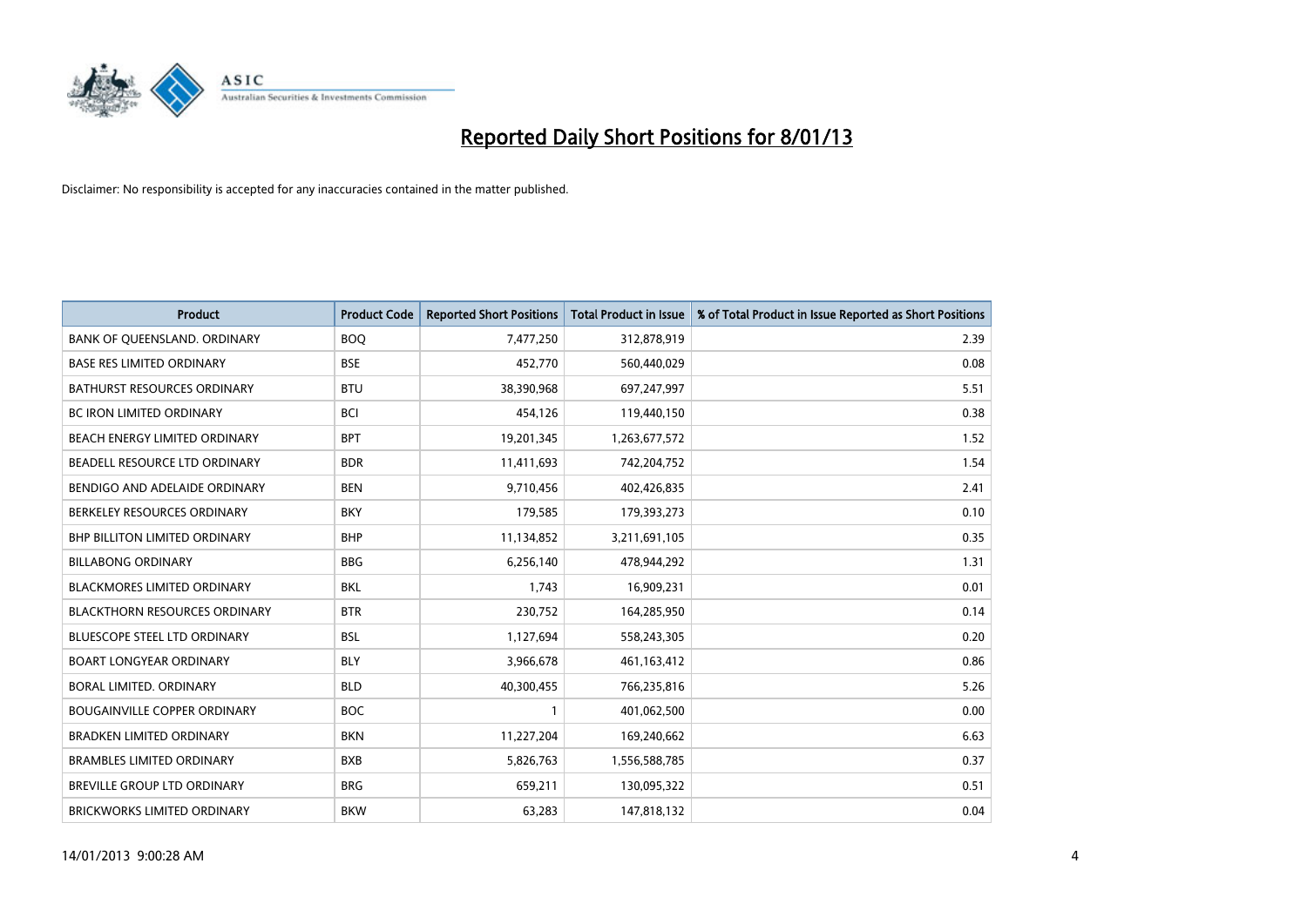

| <b>Product</b>                          | <b>Product Code</b> | <b>Reported Short Positions</b> | <b>Total Product in Issue</b> | % of Total Product in Issue Reported as Short Positions |
|-----------------------------------------|---------------------|---------------------------------|-------------------------------|---------------------------------------------------------|
| <b>BROCKMAN MINING LTD ORDINARY</b>     | <b>BCK</b>          | 91,872                          | 7,224,094,327                 | 0.00                                                    |
| BT INVESTMENT MNGMNT ORDINARY           | <b>BTT</b>          | 30,632                          | 274,214,460                   | 0.01                                                    |
| <b>BURU ENERGY ORDINARY</b>             | <b>BRU</b>          | 13,304,272                      | 273,769,554                   | 4.86                                                    |
| <b>BWP TRUST ORDINARY UNITS</b>         | <b>BWP</b>          | 3,605,225                       | 533,645,790                   | 0.68                                                    |
| CABCHARGE AUSTRALIA ORDINARY            | CAB                 | 5,892,867                       | 120,430,683                   | 4.89                                                    |
| <b>CALIBRE GROUP LTD ORDINARY</b>       | CGH                 | 513,535                         | 307,378,401                   | 0.17                                                    |
| CALTEX AUSTRALIA ORDINARY               | <b>CTX</b>          | 4,719,382                       | 270,000,000                   | 1.75                                                    |
| CAPE LAMBERT RES LTD ORDINARY           | <b>CFE</b>          | 742,293                         | 689,108,792                   | 0.11                                                    |
| CARABELLA RES LTD ORDINARY              | <b>CLR</b>          | 53,326                          | 152,361,547                   | 0.03                                                    |
| <b>CARBON ENERGY ORDINARY</b>           | <b>CNX</b>          | 48,071                          | 778,451,954                   | 0.01                                                    |
| <b>CARDNO LIMITED ORDINARY</b>          | <b>CDD</b>          | 5,813,951                       | 141,133,512                   | 4.12                                                    |
| CARNARVON PETROLEUM ORDINARY            | <b>CVN</b>          | 1,121,863                       | 937,257,700                   | 0.12                                                    |
| CARSALES.COM LTD ORDINARY               | <b>CRZ</b>          | 6,085,588                       | 235,768,495                   | 2.58                                                    |
| CEDAR WOODS PROP. ORDINARY              | <b>CWP</b>          | 5,001                           | 73,047,793                    | 0.01                                                    |
| CENTRAL PETROLEUM ORDINARY              | <b>CTP</b>          | 676,268                         | 1,386,978,365                 | 0.05                                                    |
| CENTRO RETAIL AUST ORD/UNIT STAPLED SEC | <b>CRF</b>          | 6,221,647                       | 1,427,391,696                 | 0.44                                                    |
| CERAMIC FUEL CELLS ORDINARY             | CFU                 | 390                             | 1,559,231,320                 | 0.00                                                    |
| CFS RETAIL TRUST GRP STAPLED SECURITIES | <b>CFX</b>          | 34,661,930                      | 2,828,495,659                 | 1.23                                                    |
| CHALLENGER DIV.PRO. STAPLED UNITS       | <b>CDI</b>          | 69,327                          | 214,101,013                   | 0.03                                                    |
| <b>CHALLENGER LIMITED ORDINARY</b>      | <b>CGF</b>          | 3,979,517                       | 539,090,985                   | 0.74                                                    |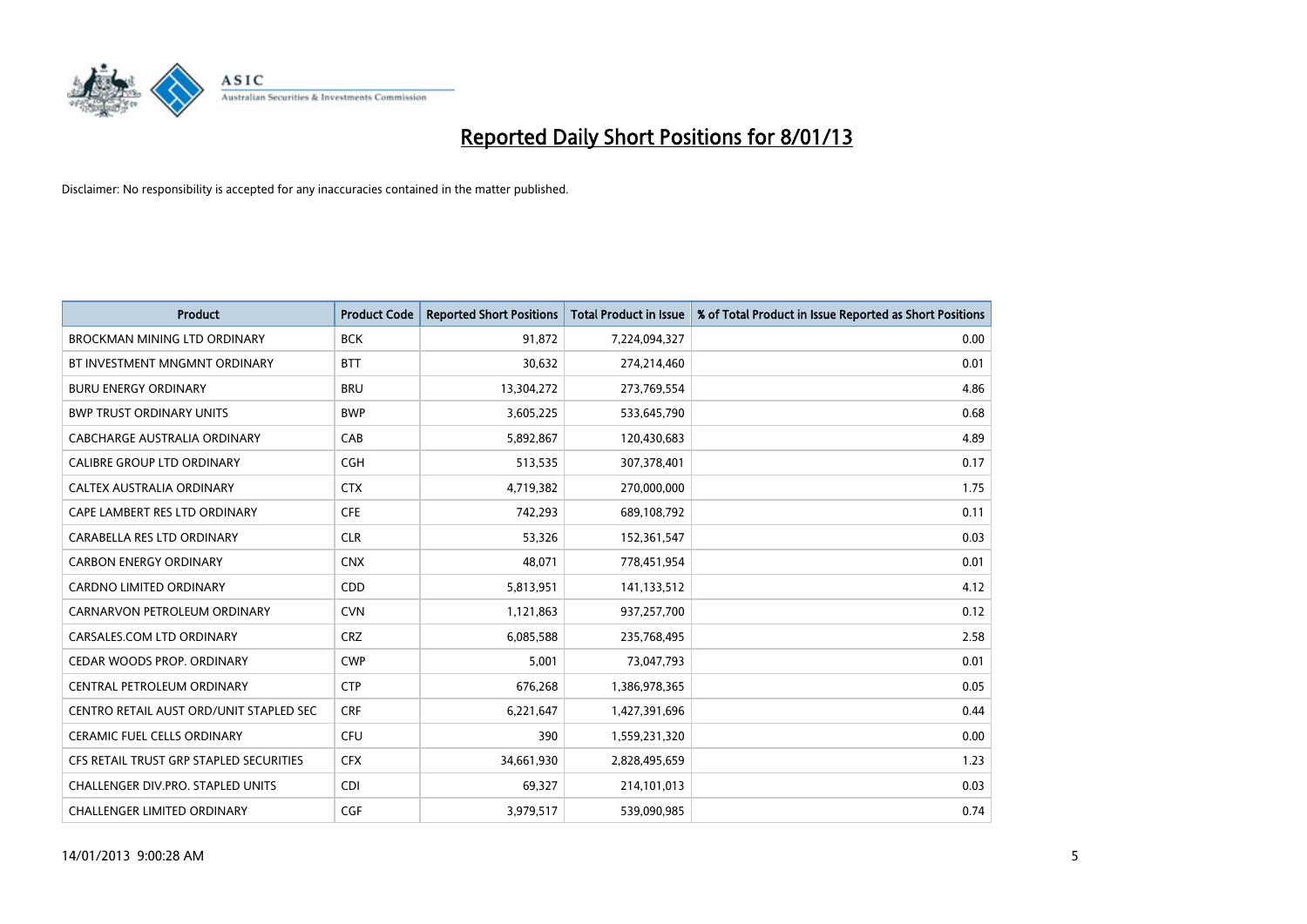

| <b>Product</b>                          | <b>Product Code</b> | <b>Reported Short Positions</b> | <b>Total Product in Issue</b> | % of Total Product in Issue Reported as Short Positions |
|-----------------------------------------|---------------------|---------------------------------|-------------------------------|---------------------------------------------------------|
| CHARTER HALL GROUP STAPLED US PROHIBIT. | <b>CHC</b>          | 478,433                         | 298,730,356                   | 0.16                                                    |
| <b>CHARTER HALL RETAIL UNITS</b>        | <b>COR</b>          | 869,105                         | 334,098,571                   | 0.26                                                    |
| <b>CHORUS LIMITED ORDINARY</b>          | <b>CNU</b>          | 1,062,993                       | 385,082,123                   | 0.28                                                    |
| CITIGOLD CORP LTD ORDINARY              | <b>CTO</b>          | 1,433,288                       | 1,352,907,765                 | 0.11                                                    |
| <b>CLOUGH LIMITED ORDINARY</b>          | <b>CLO</b>          | 80,236                          | 775,259,839                   | 0.01                                                    |
| <b>CNPR GRP UNITS/ORD STAPLED</b>       | <b>CNP</b>          | 2,537                           | 972,414,514                   | 0.00                                                    |
| COAL OF AFRICA LTD ORDINARY             | <b>CZA</b>          | 67,650                          | 800,951,034                   | 0.01                                                    |
| COALSPUR MINES LTD ORDINARY             | <b>CPL</b>          | 13,825,586                      | 620,729,899                   | 2.23                                                    |
| COCA-COLA AMATIL ORDINARY               | <b>CCL</b>          | 4,031,272                       | 762,133,414                   | 0.53                                                    |
| <b>COCHLEAR LIMITED ORDINARY</b>        | <b>COH</b>          | 4,991,802                       | 57,026,689                    | 8.75                                                    |
| COCKATOO COAL ORDINARY                  | <b>COK</b>          | 16,406,770                      | 1,016,746,908                 | 1.61                                                    |
| <b>CODAN LIMITED ORDINARY</b>           | <b>CDA</b>          | 40,958                          | 176,862,573                   | 0.02                                                    |
| COLLINS FOODS LTD ORDINARY              | <b>CKF</b>          | 320,971                         | 93,000,003                    | 0.35                                                    |
| COMMONWEALTH BANK, ORDINARY             | <b>CBA</b>          | 13,443,711                      | 1,609,180,841                 | 0.84                                                    |
| <b>COMMONWEALTH PROP ORDINARY UNITS</b> | <b>CPA</b>          | 14,037,556                      | 2,347,003,413                 | 0.60                                                    |
| <b>COMPASS RESOURCES ORDINARY</b>       | <b>CMR</b>          | 7,472                           | 1,403,744,100                 | 0.00                                                    |
| COMPUTERSHARE LTD ORDINARY              | <b>CPU</b>          | 12,944,094                      | 555,664,059                   | 2.33                                                    |
| CONTINENTAL COAL LTD ORDINARY           | CCC                 | 983                             | 473,061,772                   | 0.00                                                    |
| <b>COOPER ENERGY LTD ORDINARY</b>       | <b>COE</b>          | 213,897                         | 329,034,654                   | 0.07                                                    |
| CORP TRAVEL LIMITED ORDINARY            | <b>CTD</b>          | 134,863                         | 74,971,020                    | 0.18                                                    |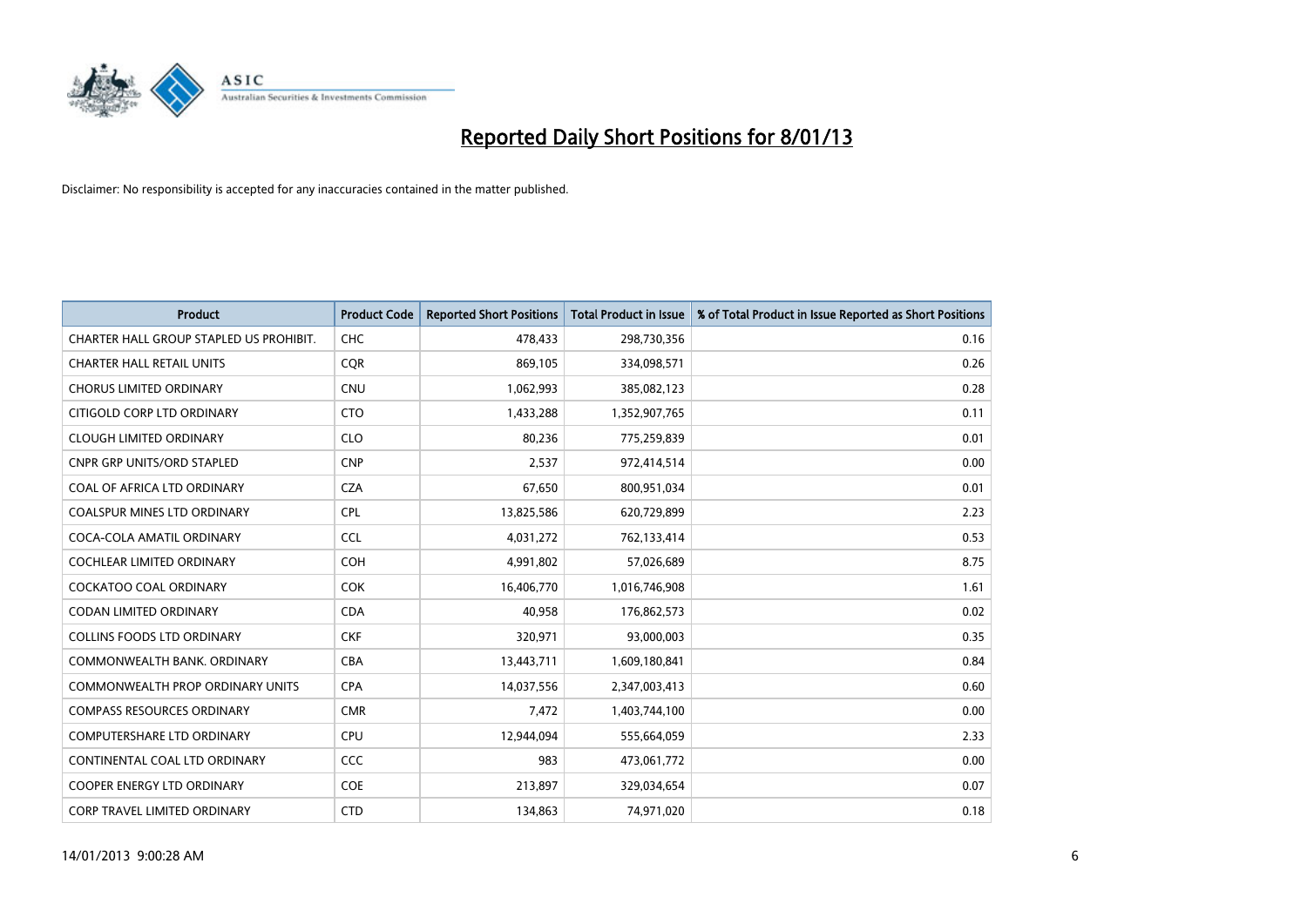

| <b>Product</b>                          | <b>Product Code</b> | <b>Reported Short Positions</b> | <b>Total Product in Issue</b> | % of Total Product in Issue Reported as Short Positions |
|-----------------------------------------|---------------------|---------------------------------|-------------------------------|---------------------------------------------------------|
| <b>CREDIT CORP GROUP ORDINARY</b>       | <b>CCP</b>          | 26,018                          | 45,932,899                    | 0.06                                                    |
| <b>CROMWELL PROP STAPLED SECURITIES</b> | <b>CMW</b>          | 300,328                         | 1,407,704,638                 | 0.02                                                    |
| <b>CROWN LIMITED ORDINARY</b>           | <b>CWN</b>          | 8,146,766                       | 728,394,185                   | 1.12                                                    |
| <b>CSG LIMITED ORDINARY</b>             | CSV                 | 610,654                         | 278,394,845                   | 0.22                                                    |
| <b>CSL LIMITED ORDINARY</b>             | <b>CSL</b>          | 2,179,267                       | 498,756,024                   | 0.44                                                    |
| <b>CSR LIMITED ORDINARY</b>             | <b>CSR</b>          | 41,338,406                      | 506,000,315                   | 8.17                                                    |
| <b>CUDECO LIMITED ORDINARY</b>          | CDU                 | 5,383,112                       | 188,943,961                   | 2.85                                                    |
| DART ENERGY LTD ORDINARY                | <b>DTE</b>          | 15,593,504                      | 878,168,388                   | 1.78                                                    |
| DATA#3 LIMITED ORDINARY                 | <b>DTL</b>          | 712                             | 153,974,950                   | 0.00                                                    |
| DAVID JONES LIMITED ORDINARY            | <b>DJS</b>          | 55,695,510                      | 531,788,775                   | 10.47                                                   |
| <b>DECMIL GROUP LIMITED ORDINARY</b>    | <b>DCG</b>          | 1,019,372                       | 168,203,219                   | 0.61                                                    |
| DEVINE LIMITED ORDINARY                 | <b>DVN</b>          | 153,185                         | 158,730,556                   | 0.10                                                    |
| DEXUS PROPERTY GROUP STAPLED UNITS      | <b>DXS</b>          | 12,535,251                      | 4,839,024,176                 | 0.26                                                    |
| DISCOVERY METALS LTD ORDINARY           | <b>DML</b>          | 2,242,581                       | 486,986,451                   | 0.46                                                    |
| DOMINO PIZZA ENTERPR ORDINARY           | <b>DMP</b>          | 82,558                          | 70,192,674                    | 0.12                                                    |
| DORAY MINERALS LTD ORDINARY             | <b>DRM</b>          | 105,000                         | 139,200,101                   | 0.08                                                    |
| DOWNER EDI LIMITED ORDINARY             | <b>DOW</b>          | 6,275,627                       | 429,100,296                   | 1.46                                                    |
| DRILLSEARCH ENERGY ORDINARY             | <b>DLS</b>          | 1,552,621                       | 427,353,371                   | 0.36                                                    |
| DUET GROUP STAPLED US PROHIBIT.         | <b>DUE</b>          | 3,484,458                       | 1,158,216,750                 | 0.30                                                    |
| DULUXGROUP LIMITED ORDINARY             | <b>DLX</b>          | 8,807,170                       | 374,507,181                   | 2.35                                                    |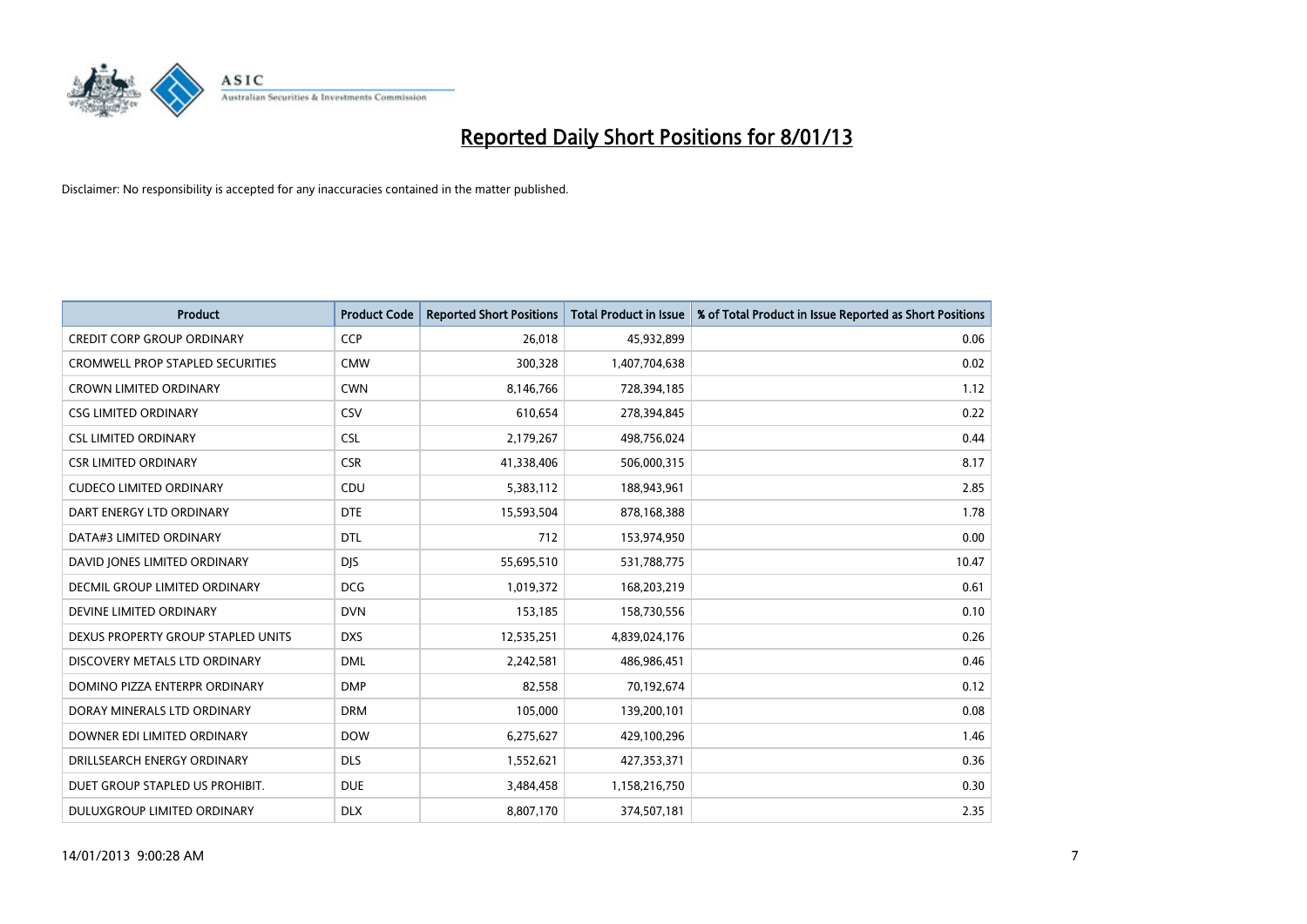

| <b>Product</b>                        | <b>Product Code</b> | <b>Reported Short Positions</b> | <b>Total Product in Issue</b> | % of Total Product in Issue Reported as Short Positions |
|---------------------------------------|---------------------|---------------------------------|-------------------------------|---------------------------------------------------------|
| <b>DWS LTD ORDINARY</b>               | <b>DWS</b>          | 101,719                         | 132,362,763                   | 0.08                                                    |
| ECHO ENTERTAINMENT ORDINARY           | <b>EGP</b>          | 10,365,242                      | 825,672,730                   | 1.26                                                    |
| <b>ELDERS LIMITED ORDINARY</b>        | <b>ELD</b>          | 19,070,757                      | 448,598,480                   | 4.25                                                    |
| ELEMENTAL MINERALS ORDINARY           | <b>ELM</b>          | 37,696                          | 288,587,228                   | 0.01                                                    |
| ELEMENTOS LIMITED ORDINARY            | <b>ELT</b>          | 16                              | 148,352,638                   | 0.00                                                    |
| <b>EMECO HOLDINGS ORDINARY</b>        | EHL.                | 6,716,220                       | 599,675,707                   | 1.12                                                    |
| <b>ENDEAVOUR MIN CORP CDI 1:1</b>     | <b>EVR</b>          | 258,886                         | 126,365,941                   | 0.20                                                    |
| <b>ENERGY RESOURCES ORDINARY 'A'</b>  | <b>ERA</b>          | 6,946,218                       | 517,725,062                   | 1.34                                                    |
| <b>ENERGY WORLD CORPOR. ORDINARY</b>  | <b>EWC</b>          | 18,271,077                      | 1,734,166,672                 | 1.05                                                    |
| <b>ENVESTRA LIMITED ORDINARY</b>      | <b>ENV</b>          | 9,793,459                       | 1,603,333,497                 | 0.61                                                    |
| EQUATORIAL RES LTD ORDINARY           | EQX                 | 116,876                         | 117,235,353                   | 0.10                                                    |
| EVOLUTION MINING LTD ORDINARY         | <b>EVN</b>          | 3,512,999                       | 708,092,989                   | 0.50                                                    |
| FAIRFAX MEDIA LTD ORDINARY            | <b>FXI</b>          | 344,302,742                     | 2,351,955,725                 | 14.64                                                   |
| <b>FAR LTD ORDINARY</b>               | <b>FAR</b>          | 21,000,000                      | 2,499,846,742                 | 0.84                                                    |
| FISHER & PAYKEL H. ORDINARY           | <b>FPH</b>          | 40.001                          | 542,602,858                   | 0.01                                                    |
| FKP PROPERTY GROUP STAPLED SECURITIES | <b>FKP</b>          | 7,026,188                       | 321,578,705                   | 2.18                                                    |
| FLEETWOOD CORP ORDINARY               | <b>FWD</b>          | 2,970,298                       | 60,033,258                    | 4.95                                                    |
| FLETCHER BUILDING ORDINARY            | <b>FBU</b>          | 6,569,500                       | 684,793,538                   | 0.96                                                    |
| FLEXIGROUP LIMITED ORDINARY           | <b>FXL</b>          | 486,765                         | 287,469,669                   | 0.17                                                    |
| FLIGHT CENTRE ORDINARY                | <b>FLT</b>          | 12,621,657                      | 100,165,616                   | 12.60                                                   |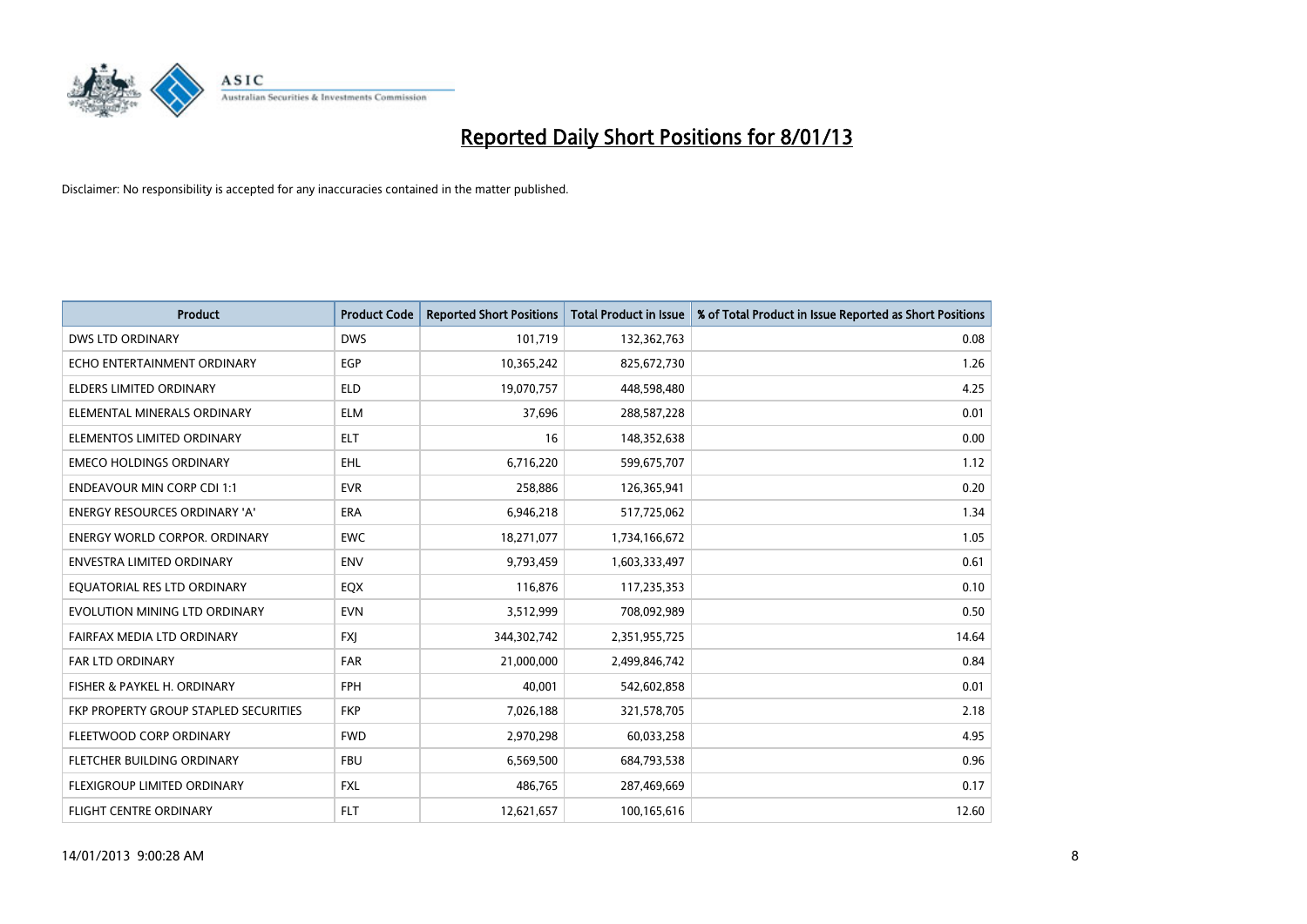

| <b>Product</b>                            | <b>Product Code</b> | <b>Reported Short Positions</b> | <b>Total Product in Issue</b> | % of Total Product in Issue Reported as Short Positions |
|-------------------------------------------|---------------------|---------------------------------|-------------------------------|---------------------------------------------------------|
| FLINDERS MINES LTD ORDINARY               | <b>FMS</b>          | 761,521                         | 1,821,300,404                 | 0.04                                                    |
| <b>FOCUS MINERALS LTD ORDINARY</b>        | <b>FML</b>          | 1,969,489                       | 8,822,771,352                 | 0.02                                                    |
| FONTERRA SHARE FUND ORDINARY UNITS        | <b>FSF</b>          | 23,312                          | 95,592,485                    | 0.02                                                    |
| FORGE GROUP LIMITED ORDINARY              | FGE                 | 93,680                          | 86,169,014                    | 0.11                                                    |
| FORTESCUE METALS GRP ORDINARY             | <b>FMG</b>          | 180,570,001                     | 3,113,798,659                 | 5.80                                                    |
| <b>G.U.D. HOLDINGS ORDINARY</b>           | GUD                 | 1,388,211                       | 71,341,319                    | 1.95                                                    |
| <b>G8 EDUCATION LIMITED ORDINARY</b>      | <b>GEM</b>          | 356.863                         | 246,048,593                   | 0.15                                                    |
| <b>GALAXY RESOURCES ORDINARY</b>          | <b>GXY</b>          | 3,098,319                       | 560,357,421                   | 0.55                                                    |
| <b>GENETIC TECHNOLOGIES ORDINARY</b>      | <b>GTG</b>          | 647,100                         | 474,971,819                   | 0.14                                                    |
| <b>GEODYNAMICS LIMITED ORDINARY</b>       | GDY                 | 850                             | 406,452,608                   | 0.00                                                    |
| <b>GINDALBIE METALS LTD ORDINARY</b>      | <b>GBG</b>          | 29,257,780                      | 1,404,350,200                 | 2.08                                                    |
| <b>GOODMAN FIELDER, ORDINARY</b>          | <b>GFF</b>          | 24,104,344                      | 1,955,559,207                 | 1.23                                                    |
| <b>GOODMAN GROUP STAPLED US PROHIBIT.</b> | <b>GMG</b>          | 2,785,690                       | 1,713,233,947                 | 0.16                                                    |
| <b>GPT GROUP STAPLED SEC.</b>             | <b>GPT</b>          | 7,585,942                       | 1,766,785,075                 | 0.43                                                    |
| <b>GRAINCORP LIMITED A CLASS ORDINARY</b> | <b>GNC</b>          | 1,548,545                       | 228,855,628                   | 0.68                                                    |
| <b>GRANGE RESOURCES, ORDINARY</b>         | <b>GRR</b>          | 1,738,115                       | 1,155,487,102                 | 0.15                                                    |
| <b>GREENLAND MIN EN LTD ORDINARY</b>      | GGG                 | 4,440,271                       | 567,937,409                   | 0.78                                                    |
| <b>GRYPHON MINERALS LTD ORDINARY</b>      | GRY                 | 16,766,906                      | 400,464,983                   | 4.19                                                    |
| <b>GUILDFORD COAL LTD ORDINARY</b>        | <b>GUF</b>          | 1,423,482                       | 521,046,899                   | 0.27                                                    |
| <b>GUNNS LIMITED ORDINARY</b>             | <b>GNS</b>          | 51,565,244                      | 848,401,559                   | 6.08                                                    |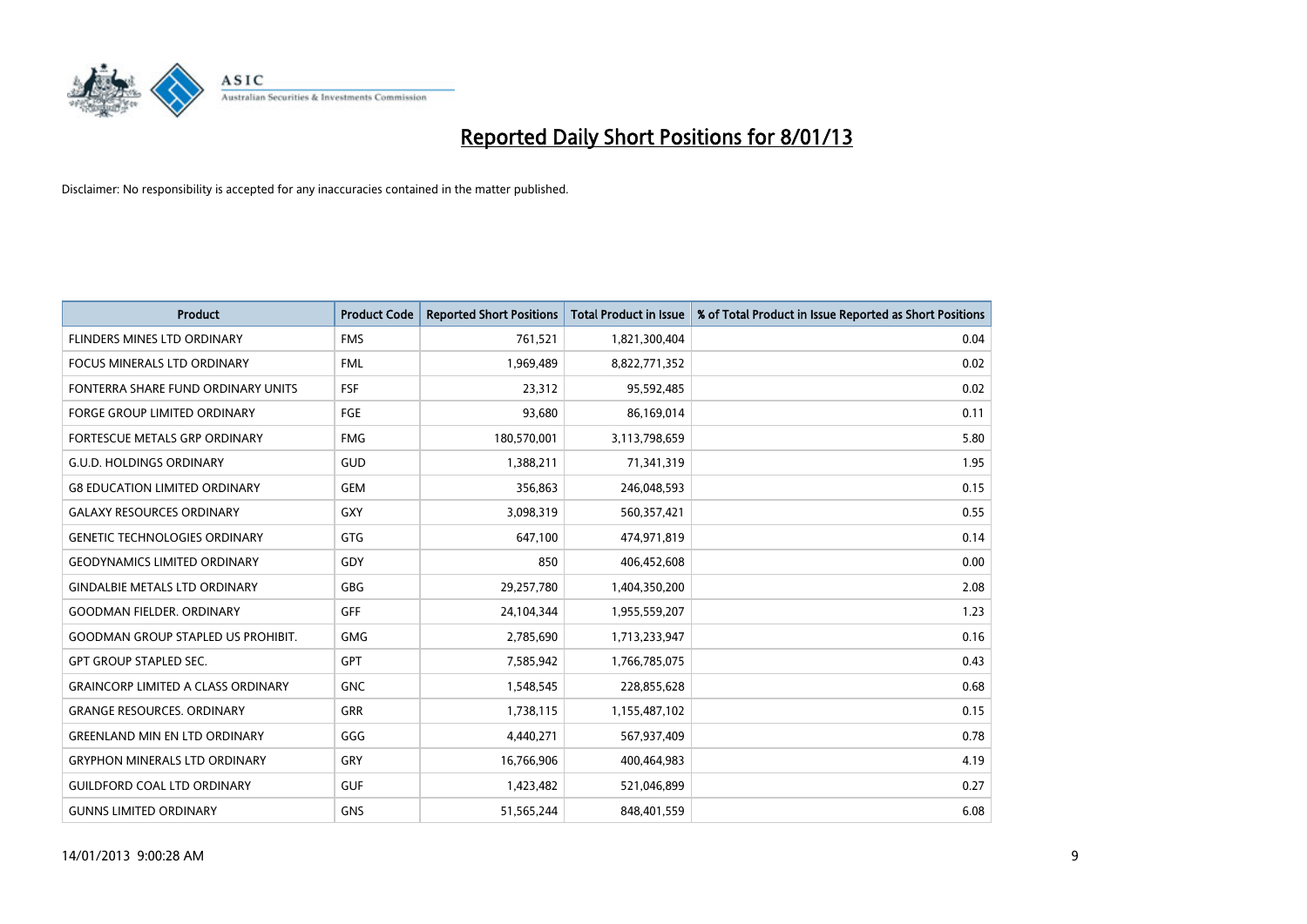

| <b>Product</b>                           | <b>Product Code</b> | <b>Reported Short Positions</b> | <b>Total Product in Issue</b> | % of Total Product in Issue Reported as Short Positions |
|------------------------------------------|---------------------|---------------------------------|-------------------------------|---------------------------------------------------------|
| <b>GWA GROUP LTD ORDINARY</b>            | <b>GWA</b>          | 9,578,930                       | 304,706,899                   | 3.14                                                    |
| <b>HARVEY NORMAN ORDINARY</b>            | <b>HVN</b>          | 121,296,923                     | 1,062,316,784                 | 11.42                                                   |
| HASTIE GROUP LIMITED ORDINARY            | <b>HST</b>          | 233,914                         | 137,353,504                   | 0.17                                                    |
| <b>HENDERSON GROUP CDI 1:1</b>           | <b>HGG</b>          | 1,015,079                       | 717,648,677                   | 0.14                                                    |
| HFA HOLDINGS LIMITED ORDINARY            | <b>HFA</b>          | 3,809                           | 117,332,831                   | 0.00                                                    |
| HILLGROVE RES LTD ORDINARY               | <b>HGO</b>          | 3,410,553                       | 1,022,760,221                 | 0.33                                                    |
| HILLS HOLDINGS LTD ORDINARY              | <b>HIL</b>          | 3,175,122                       | 246,500,444                   | 1.29                                                    |
| HORIZON OIL LIMITED ORDINARY             | <b>HZN</b>          | 34,131,209                      | 1,130,811,515                 | 3.02                                                    |
| HOT CHILI LTD ORDINARY                   | <b>HCH</b>          | 997,524                         | 286,776,224                   | 0.35                                                    |
| <b>ICON ENERGY LIMITED ORDINARY</b>      | <b>ICN</b>          | 2,554                           | 533,391,210                   | 0.00                                                    |
| <b>IINET LIMITED ORDINARY</b>            | <b>IIN</b>          | 159,299                         | 161,238,847                   | 0.10                                                    |
| <b>ILUKA RESOURCES ORDINARY</b>          | ILU                 | 66,516,897                      | 418,700,517                   | 15.89                                                   |
| <b>IMDEX LIMITED ORDINARY</b>            | <b>IMD</b>          | 818,256                         | 210,473,188                   | 0.39                                                    |
| <b>INCITEC PIVOT ORDINARY</b>            | IPL                 | 7,711,561                       | 1,628,730,107                 | 0.47                                                    |
| <b>INDEPENDENCE GROUP ORDINARY</b>       | <b>IGO</b>          | 4,524,691                       | 232,882,535                   | 1.94                                                    |
| <b>INDOPHIL RESOURCES ORDINARY</b>       | <b>IRN</b>          | 1,102,017                       | 1,203,146,194                 | 0.09                                                    |
| <b>INFIGEN ENERGY STAPLED SECURITIES</b> | <b>IFN</b>          | 3,355,869                       | 762,265,972                   | 0.44                                                    |
| INSURANCE AUSTRALIA ORDINARY             | IAG                 | 5,902,812                       | 2,079,034,021                 | 0.28                                                    |
| <b>INTEGRA MINING LTD, ORDINARY</b>      | <b>IGR</b>          | 1,379,095                       | 934,440,899                   | 0.15                                                    |
| <b>INTREPID MINES ORDINARY</b>           | <b>IAU</b>          | 9.902.847                       | 555,419,975                   | 1.78                                                    |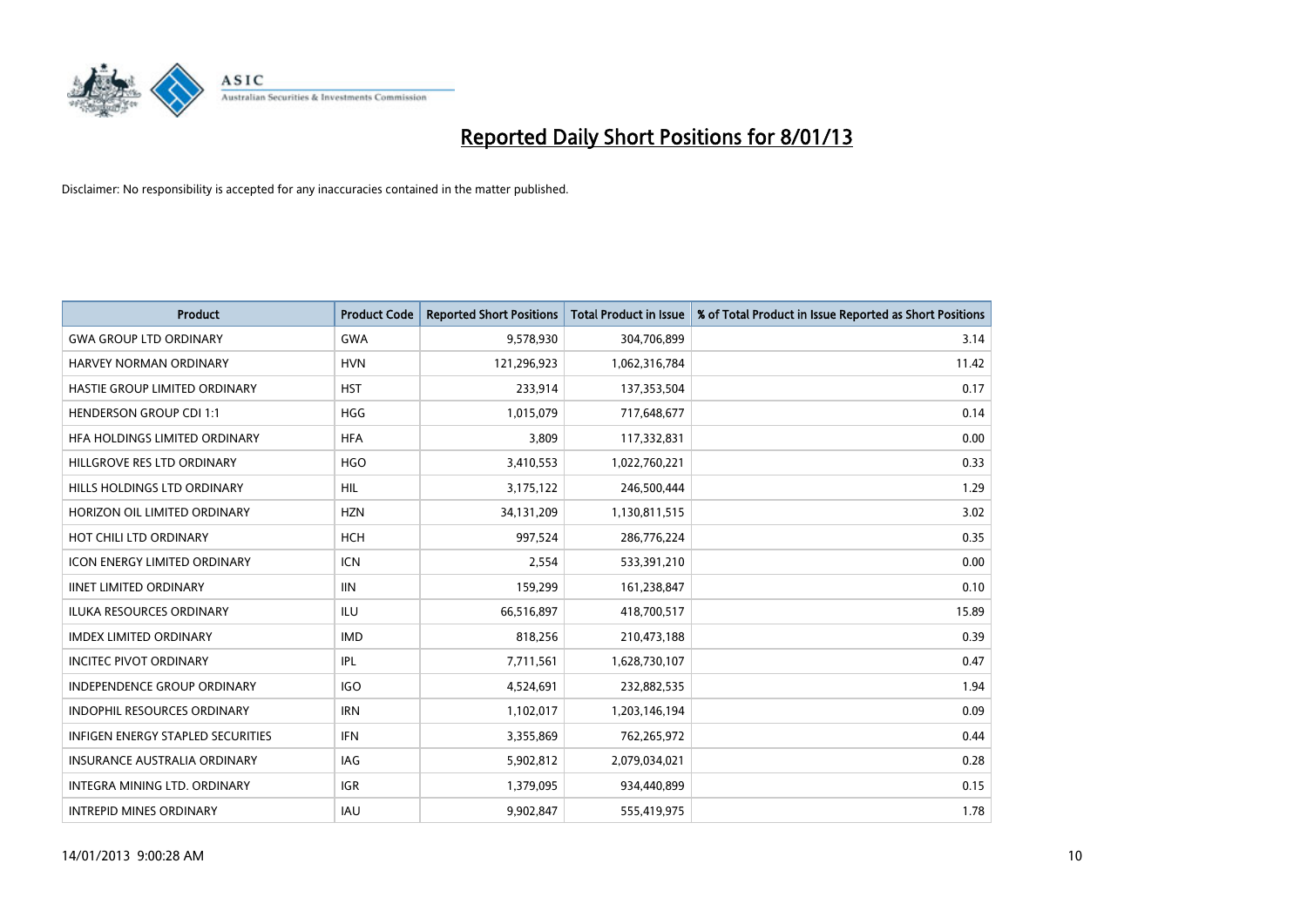

| <b>Product</b>                                  | <b>Product Code</b> | <b>Reported Short Positions</b> | <b>Total Product in Issue</b> | % of Total Product in Issue Reported as Short Positions |
|-------------------------------------------------|---------------------|---------------------------------|-------------------------------|---------------------------------------------------------|
| <b>INVESTA OFFICE FUND STAPLED SECURITIES</b>   | <b>IOF</b>          | 3,783,231                       | 614,047,458                   | 0.62                                                    |
| <b>INVOCARE LIMITED ORDINARY</b>                | IVC                 | 3,227,416                       | 110,030,298                   | 2.93                                                    |
| <b>ION LIMITED ORDINARY</b>                     | <b>ION</b>          | 164,453                         | 256,365,105                   | 0.06                                                    |
| <b>IOOF HOLDINGS LTD ORDINARY</b>               | <b>IFL</b>          | 1,326,593                       | 229,794,395                   | 0.58                                                    |
| <b>IRESS LIMITED ORDINARY</b>                   | <b>IRE</b>          | 1,912,898                       | 128,620,231                   | 1.49                                                    |
| <b>IRON ORE HOLDINGS ORDINARY</b>               | <b>IOH</b>          | 39,352                          | 161,174,005                   | 0.02                                                    |
| <b>IVANHOE AUSTRALIA ORDINARY</b>               | <b>IVA</b>          | 2,091,339                       | 714,483,151                   | 0.29                                                    |
| <b>JAMES HARDIE INDUST CHESS DEPOSITARY INT</b> | <b>IHX</b>          | 9,155,023                       | 440,917,727                   | 2.08                                                    |
| <b>IB HI-FI LIMITED ORDINARY</b>                | <b>IBH</b>          | 18,950,127                      | 98,850,643                    | 19.17                                                   |
| <b>JUMBO INTERACTIVE ORDINARY</b>               | <b>JIN</b>          | 1,000                           | 43,002,560                    | 0.00                                                    |
| <b>JUPITER MINES ORDINARY</b>                   | <b>IMS</b>          | 1,672                           | 2,281,835,383                 | 0.00                                                    |
| <b>KAGARA LTD ORDINARY</b>                      | KZL                 | 3,034,733                       | 798,953,117                   | 0.38                                                    |
| KANGAROO RES LTD ORDINARY                       | <b>KRL</b>          | 191,687                         | 3,434,430,012                 | 0.01                                                    |
| KAROON GAS AUSTRALIA ORDINARY                   | <b>KAR</b>          | 203,583                         | 221,420,769                   | 0.09                                                    |
| KATHMANDU HOLD LTD ORDINARY                     | <b>KMD</b>          | 621,392                         | 200,215,894                   | 0.31                                                    |
| <b>KBL MINING LIMITED ORDINARY</b>              | <b>KBL</b>          | 1,820                           | 293,535,629                   | 0.00                                                    |
| KENTOR GOLD LIMITED ORDINARY                    | KGL                 | 275                             | 140,040,563                   | 0.00                                                    |
| KINGSGATE CONSOLID. ORDINARY                    | <b>KCN</b>          | 8,276,932                       | 151,828,173                   | 5.45                                                    |
| KINGSROSE MINING LTD ORDINARY                   | <b>KRM</b>          | 103,680                         | 291,261,517                   | 0.04                                                    |
| LEIGHTON HOLDINGS ORDINARY                      | LEI                 | 8,561,626                       | 337, 164, 188                 | 2.54                                                    |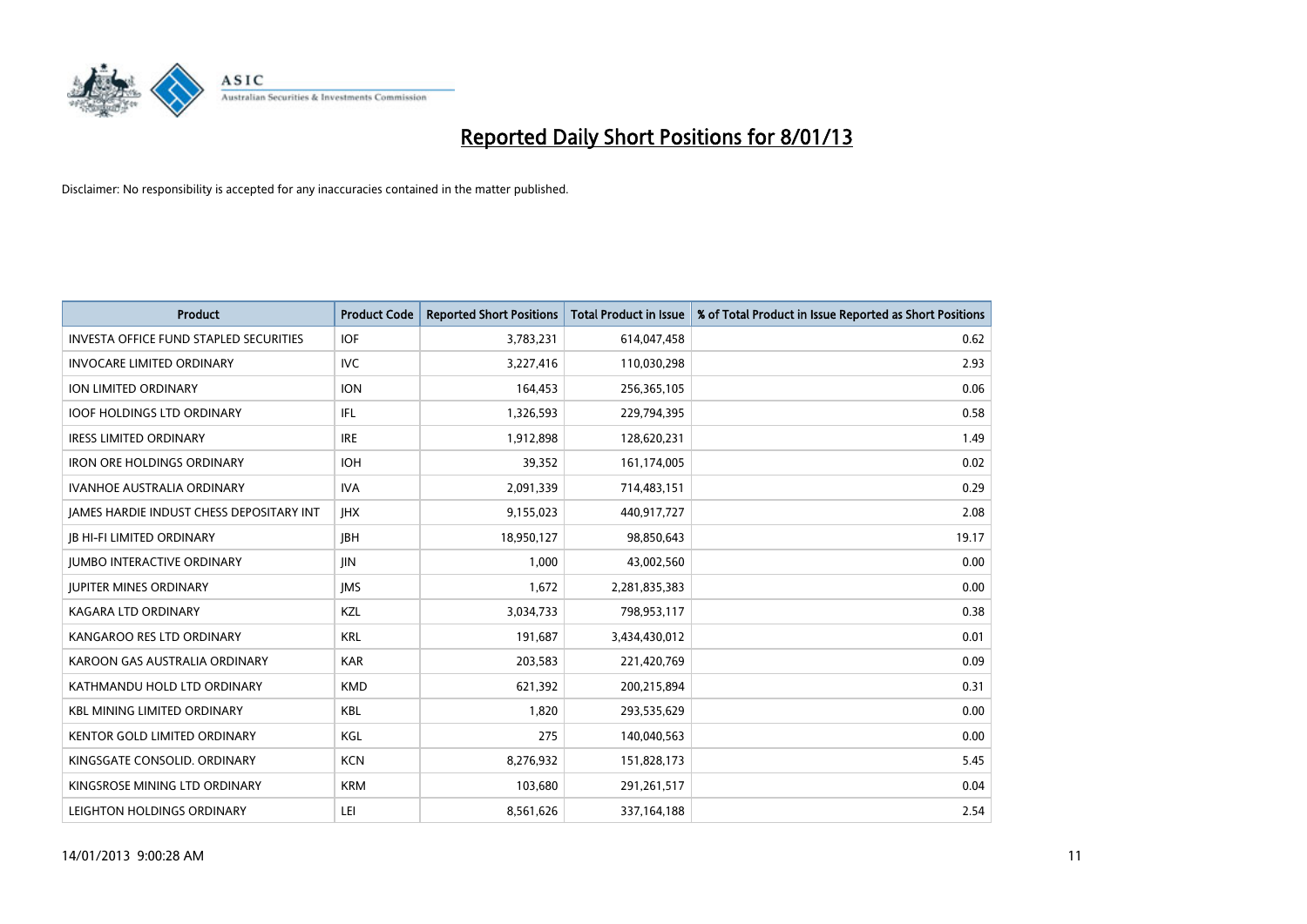

| <b>Product</b>                        | <b>Product Code</b> | <b>Reported Short Positions</b> | <b>Total Product in Issue</b> | % of Total Product in Issue Reported as Short Positions |
|---------------------------------------|---------------------|---------------------------------|-------------------------------|---------------------------------------------------------|
| LEND LEASE GROUP UNIT/ORD STAPLED     | LLC                 | 5,197,838                       | 574,351,883                   | 0.90                                                    |
| LINC ENERGY LTD ORDINARY              | <b>LNC</b>          | 29,740,067                      | 504,487,631                   | 5.90                                                    |
| LIQUEFIED NATURAL ORDINARY            | <b>LNG</b>          | 272,800                         | 267,699,015                   | 0.10                                                    |
| LYCOPODIUM LIMITED ORDINARY           | LYL                 | 602                             | 38,755,103                    | 0.00                                                    |
| LYNAS CORPORATION ORDINARY            | <b>LYC</b>          | 131,131,588                     | 1,960,801,292                 | 6.69                                                    |
| M2 TELECOMMUNICATION ORDINARY         | <b>MTU</b>          | 6,670,369                       | 157,976,251                   | 4.22                                                    |
| <b>MACA LIMITED ORDINARY</b>          | <b>MLD</b>          | 1,062,920                       | 150,000,000                   | 0.71                                                    |
| <b>MACMAHON HOLDINGS ORDINARY</b>     | <b>MAH</b>          | 21,398,911                      | 1,020,539,461                 | 2.10                                                    |
| MACQ ATLAS ROADS GRP ORDINARY STAPLED | <b>MQA</b>          | 4,077,865                       | 478,531,436                   | 0.85                                                    |
| MACOUARIE GROUP LTD ORDINARY          | <b>MOG</b>          | 6,120,009                       | 339,178,329                   | 1.80                                                    |
| <b>MATRIX C &amp; E LTD ORDINARY</b>  | <b>MCE</b>          | 3,987,162                       | 94,555,428                    | 4.22                                                    |
| <b>MAVERICK DRILLING ORDINARY</b>     | <b>MAD</b>          | 12,149,837                      | 452,726,751                   | 2.68                                                    |
| MAYNE PHARMA LTD ORDINARY             | <b>MYX</b>          | 546,300                         | 545,527,413                   | 0.10                                                    |
| MCMILLAN SHAKESPEARE ORDINARY         | <b>MMS</b>          | 856,475                         | 74,523,965                    | 1.15                                                    |
| MCPHERSON'S LTD ORDINARY              | <b>MCP</b>          | 820                             | 73,106,633                    | 0.00                                                    |
| MEDUSA MINING LTD ORDINARY            | <b>MML</b>          | 2,672,896                       | 188,903,911                   | 1.41                                                    |
| MELBOURNE IT LIMITED ORDINARY         | <b>MLB</b>          | 503,977                         | 82,451,363                    | 0.61                                                    |
| MEO AUSTRALIA LTD ORDINARY            | <b>MEO</b>          | 104,067                         | 627,264,587                   | 0.02                                                    |
| <b>MERMAID MARINE ORDINARY</b>        | <b>MRM</b>          | 947,803                         | 223,832,900                   | 0.42                                                    |
| MESOBLAST LIMITED ORDINARY            | <b>MSB</b>          | 15,402,298                      | 287,132,832                   | 5.36                                                    |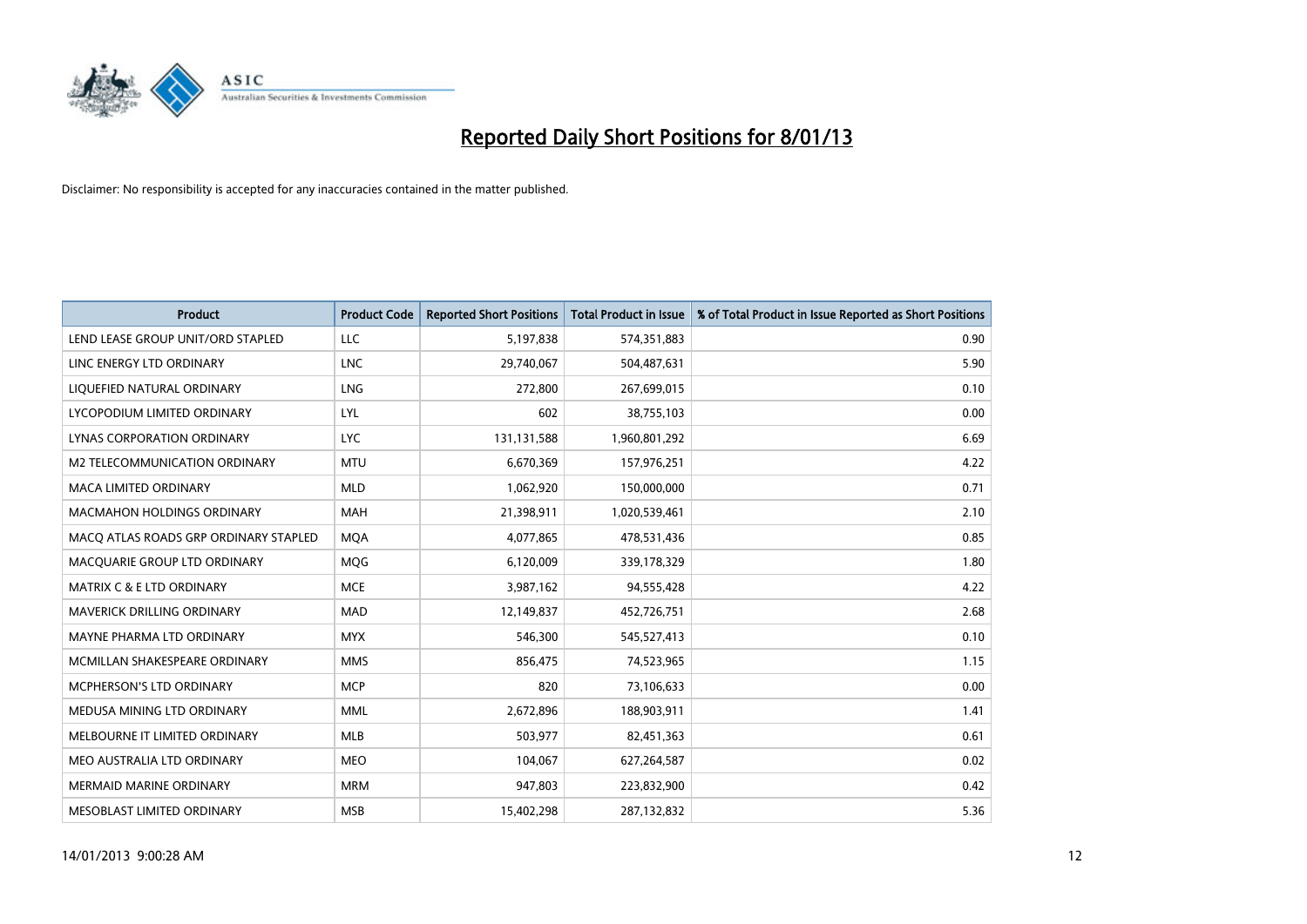

| <b>Product</b>                       | <b>Product Code</b> | <b>Reported Short Positions</b> | <b>Total Product in Issue</b> | % of Total Product in Issue Reported as Short Positions |
|--------------------------------------|---------------------|---------------------------------|-------------------------------|---------------------------------------------------------|
| METALS X LIMITED ORDINARY            | <b>MLX</b>          | 4,702,150                       | 1,651,766,110                 | 0.28                                                    |
| METCASH LIMITED ORDINARY             | <b>MTS</b>          | 93,848,828                      | 880,704,786                   | 10.66                                                   |
| METGASCO LIMITED ORDINARY            | <b>MEL</b>          | 1,000                           | 445,158,802                   | 0.00                                                    |
| METMINCO LIMITED ORDINARY            | <b>MNC</b>          | 54,825                          | 1,749,543,023                 | 0.00                                                    |
| MICLYN EXP OFFSHR ORDINARY           | <b>MIO</b>          | 142,145                         | 278,639,188                   | 0.05                                                    |
| <b>MILTON CORPORATION ORDINARY</b>   | <b>MLT</b>          | 12,800                          | 121,625,655                   | 0.01                                                    |
| MINCOR RESOURCES NL ORDINARY         | <b>MCR</b>          | 2,261,677                       | 188,208,274                   | 1.20                                                    |
| MINERAL DEPOSITS ORDINARY            | <b>MDL</b>          | 397,951                         | 83,538,786                    | 0.48                                                    |
| MINERAL RESOURCES. ORDINARY          | <b>MIN</b>          | 3,527,227                       | 185,333,269                   | 1.90                                                    |
| MIRABELA NICKEL LTD ORDINARY         | <b>MBN</b>          | 6,911,563                       | 876,582,736                   | 0.79                                                    |
| MIRVAC GROUP STAPLED SECURITIES      | <b>MGR</b>          | 6,190,469                       | 3,425,587,451                 | 0.18                                                    |
| <b>MOLOPO ENERGY LTD ORDINARY</b>    | <b>MPO</b>          | 535,469                         | 245,849,711                   | 0.22                                                    |
| <b>MONADELPHOUS GROUP ORDINARY</b>   | <b>MND</b>          | 6,868,662                       | 90,663,543                    | 7.58                                                    |
| MORTGAGE CHOICE LTD ORDINARY         | <b>MOC</b>          | 2,389,111                       | 123,431,282                   | 1.94                                                    |
| <b>MOUNT GIBSON IRON ORDINARY</b>    | <b>MGX</b>          | 2,853,565                       | 1,090,584,232                 | 0.26                                                    |
| MULTIPLEX SITES SITES                | <b>MXUPA</b>        | 578                             | 4,500,000                     | 0.01                                                    |
| <b>MURCHISON METALS LTD ORDINARY</b> | <b>MMX</b>          | 6,141,070                       | 450,427,346                   | 1.36                                                    |
| MYER HOLDINGS LTD ORDINARY           | <b>MYR</b>          | 82,542,908                      | 583,384,551                   | 14.15                                                   |
| <b>MYSTATE LIMITED ORDINARY</b>      | <b>MYS</b>          | 19,725                          | 87,117,374                    | 0.02                                                    |
| NATIONAL AUST. BANK ORDINARY         | <b>NAB</b>          | 10,465,030                      | 2,342,207,090                 | 0.45                                                    |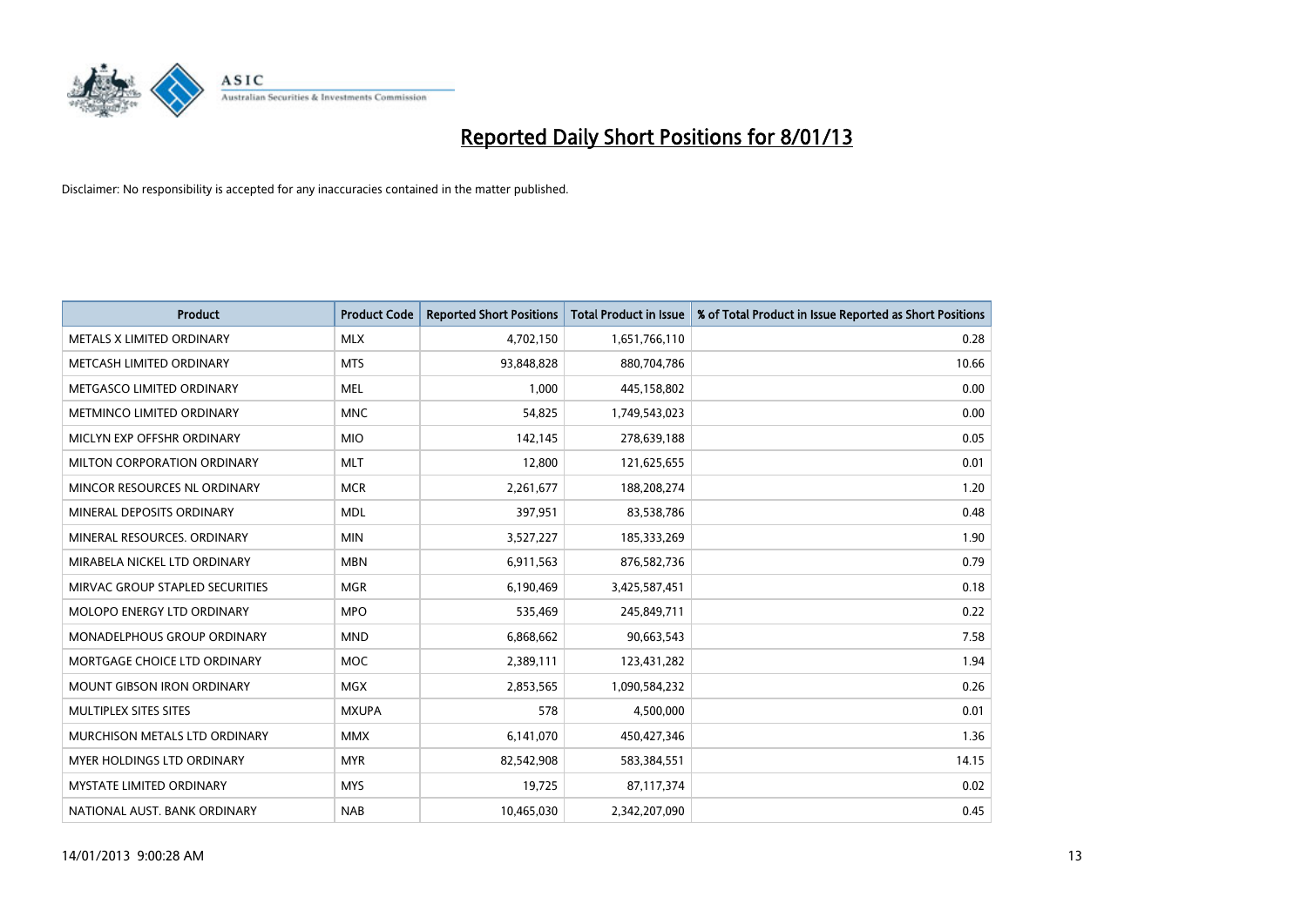

| <b>Product</b>                        | <b>Product Code</b> | <b>Reported Short Positions</b> | <b>Total Product in Issue</b> | % of Total Product in Issue Reported as Short Positions |
|---------------------------------------|---------------------|---------------------------------|-------------------------------|---------------------------------------------------------|
| NAVITAS LIMITED ORDINARY              | <b>NVT</b>          | 8,958,271                       | 375,367,918                   | 2.39                                                    |
| NEON ENERGY LIMITED ORDINARY          | <b>NEN</b>          | 3,314,111                       | 549,844,091                   | 0.60                                                    |
| NEPTUNE MARINE ORDINARY               | <b>NMS</b>          | 60                              | 1,843,891,566                 | 0.00                                                    |
| NEW HOPE CORPORATION ORDINARY         | <b>NHC</b>          | 2,412,404                       | 830,563,352                   | 0.29                                                    |
| NEWCREST MINING ORDINARY              | <b>NCM</b>          | 2,328,202                       | 765,906,839                   | 0.30                                                    |
| NEWS CORP A NON-VOTING CDI            | <b>NWSLV</b>        | 3,004,009                       | 1,534,900,365                 | 0.20                                                    |
| NEWS CORP B VOTING CDI                | <b>NWS</b>          | 1,136,267                       | 798,520,953                   | 0.14                                                    |
| NEWSAT LIMITED ORDINARY               | <b>NWT</b>          | 58,617                          | 233,052,157                   | 0.03                                                    |
| NEXTDC LIMITED ORDINARY               | <b>NXT</b>          | 3,295,192                       | 172,602,288                   | 1.91                                                    |
| NEXUS ENERGY LIMITED ORDINARY         | <b>NXS</b>          | 8,583,705                       | 1,329,821,159                 | 0.65                                                    |
| NIDO PETROLEUM ORDINARY               | <b>NDO</b>          | 105,313                         | 1,601,120,957                 | 0.01                                                    |
| NOBLE MINERAL RES ORDINARY            | <b>NMG</b>          | 3,082,425                       | 666,397,952                   | 0.46                                                    |
| NORFOLK GROUP ORDINARY                | <b>NFK</b>          | 50                              | 158,890,730                   | 0.00                                                    |
| NORTHERN IRON LTD ORDINARY            | <b>NFE</b>          | 3,260,659                       | 484,405,314                   | 0.67                                                    |
| NORTHERN STAR ORDINARY                | <b>NST</b>          | 4,745,436                       | 424,218,168                   | 1.12                                                    |
| NRW HOLDINGS LIMITED ORDINARY         | <b>NWH</b>          | 2,517,625                       | 278,888,011                   | 0.90                                                    |
| NUFARM LIMITED ORDINARY               | <b>NUF</b>          | 6,261,928                       | 262,721,422                   | 2.38                                                    |
| OAKTON LIMITED ORDINARY               | <b>OKN</b>          | 11,722                          | 91,721,874                    | 0.01                                                    |
| OCEANAGOLD CORP. CHESS DEPOSITARY INT | <b>OGC</b>          | 1,899,357                       | 293,517,918                   | 0.65                                                    |
| OIL SEARCH LTD ORDINARY               | <b>OSH</b>          | 3.447.248                       | 1,334,756,742                 | 0.26                                                    |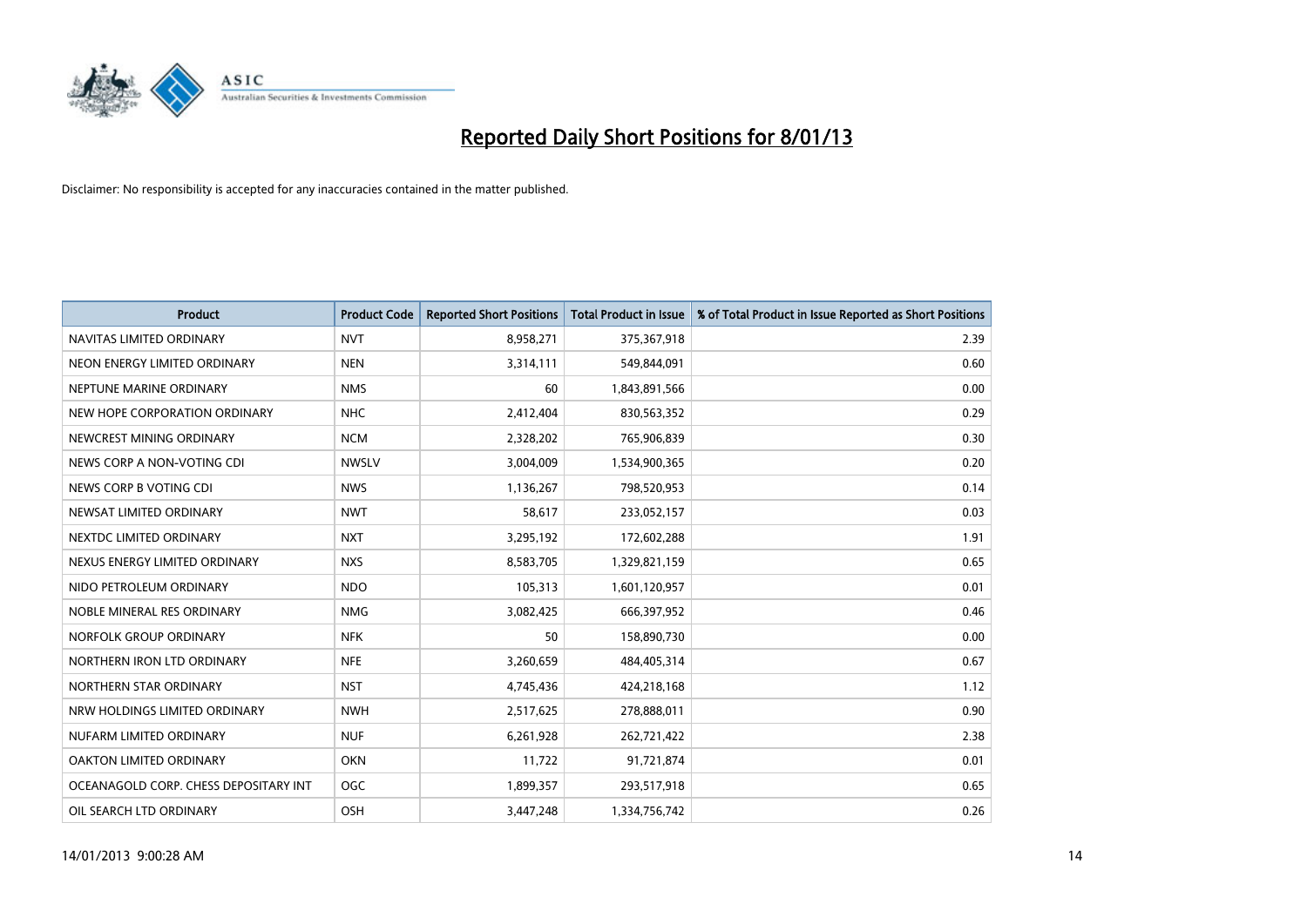

| <b>Product</b>               | <b>Product Code</b> | <b>Reported Short Positions</b> | <b>Total Product in Issue</b> | % of Total Product in Issue Reported as Short Positions |
|------------------------------|---------------------|---------------------------------|-------------------------------|---------------------------------------------------------|
| OM HOLDINGS LIMITED ORDINARY | <b>OMH</b>          | 3,992,238                       | 673,423,337                   | 0.59                                                    |
| ORICA LIMITED ORDINARY       | ORI                 | 3,708,170                       | 366,686,516                   | 1.01                                                    |
| ORIGIN ENERGY ORDINARY       | ORG                 | 16,723,060                      | 1,094,029,776                 | 1.53                                                    |
| OROCOBRE LIMITED ORDINARY    | <b>ORE</b>          | 65,052                          | 117,745,140                   | 0.06                                                    |
| OROTONGROUP LIMITED ORDINARY | ORL                 | 32,208                          | 40,880,902                    | 0.08                                                    |
| ORPHEUS ENERGY LTD ORDINARY  | <b>OEG</b>          | 67,200                          | 130,475,919                   | 0.05                                                    |
| OZ MINERALS ORDINARY         | OZL                 | 5,384,101                       | 303,470,022                   | 1.77                                                    |
| PACIFIC BRANDS ORDINARY      | PBG                 | 11,539,435                      | 912,915,695                   | 1.26                                                    |
| PALADIN ENERGY LTD ORDINARY  | <b>PDN</b>          | 90,992,792                      | 836,825,651                   | 10.87                                                   |
| PANAUST LIMITED ORDINARY     | <b>PNA</b>          | 2,724,791                       | 605,962,322                   | 0.45                                                    |
| PANORAMIC RESOURCES ORDINARY | PAN                 | 1,226,486                       | 256,058,555                   | 0.48                                                    |
| PAPERLINX LIMITED ORDINARY   | <b>PPX</b>          | 68,231                          | 609,280,761                   | 0.01                                                    |
| PAPILLON RES LTD ORDINARY    | PIR                 | 1,346,828                       | 268,269,982                   | 0.50                                                    |
| PATTIES FOODS LTD ORDINARY   | PFL                 | 101.872                         | 139,065,639                   | 0.07                                                    |
| PEET LIMITED ORDINARY        | <b>PPC</b>          | 4,037,240                       | 321,013,141                   | 1.26                                                    |
| PERILYA LIMITED ORDINARY     | PEM                 | 514                             | 769,316,426                   | 0.00                                                    |
| PERPETUAL LIMITED ORDINARY   | PPT                 | 2,108,902                       | 41,980,678                    | 5.02                                                    |
| PERSEUS MINING LTD ORDINARY  | PRU                 | 15,648,672                      | 457,962,088                   | 3.42                                                    |
| PHARMAXIS LTD ORDINARY       | <b>PXS</b>          | 6,678,451                       | 308,543,389                   | 2.16                                                    |
| PLATINUM ASSET ORDINARY      | <b>PTM</b>          | 12,792,825                      | 561,347,878                   | 2.28                                                    |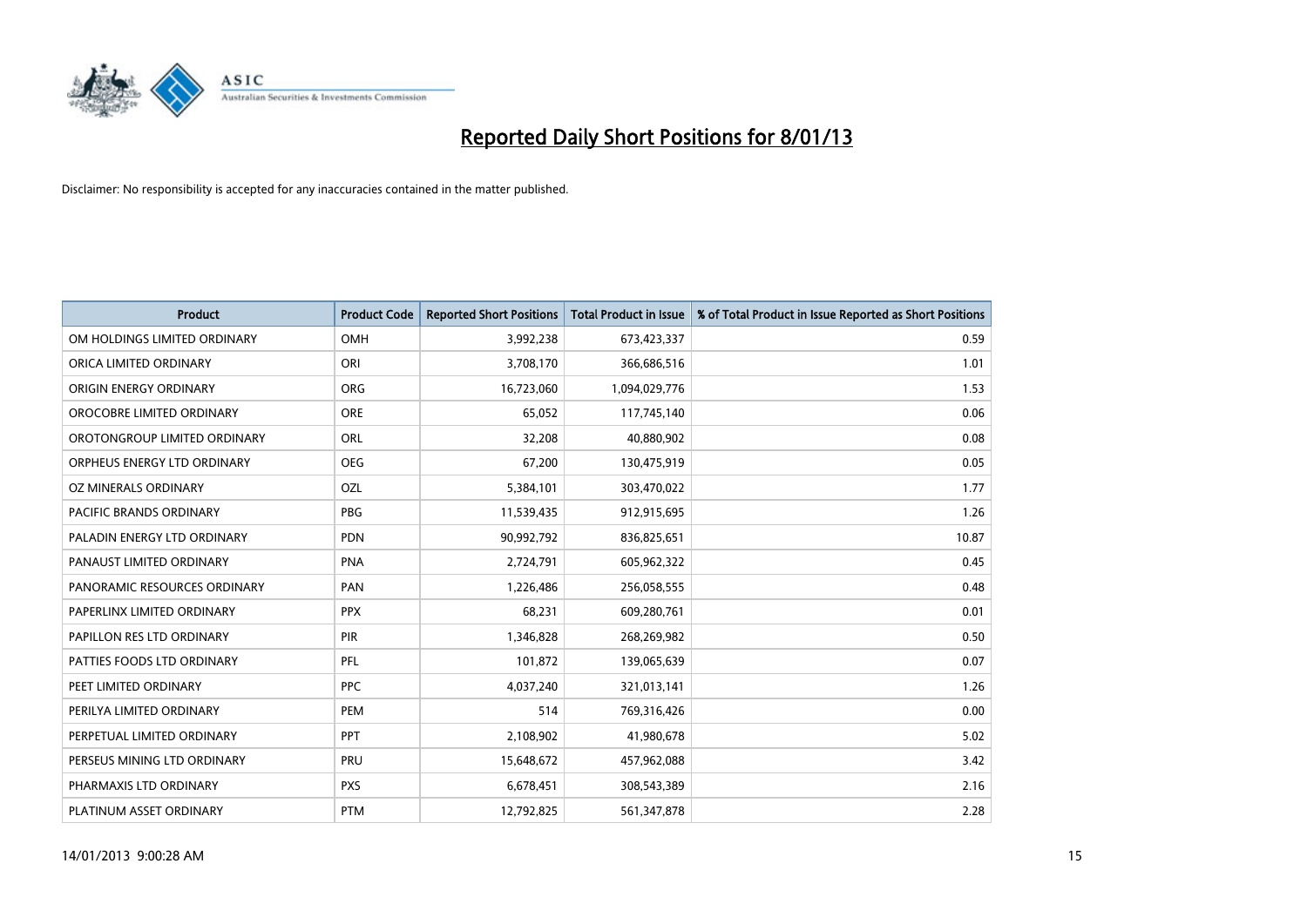

| <b>Product</b>                      | <b>Product Code</b> | <b>Reported Short Positions</b> | <b>Total Product in Issue</b> | % of Total Product in Issue Reported as Short Positions |
|-------------------------------------|---------------------|---------------------------------|-------------------------------|---------------------------------------------------------|
| PLATINUM AUSTRALIA ORDINARY         | <b>PLA</b>          | 836,127                         | 504,968,043                   | 0.17                                                    |
| PMP LIMITED ORDINARY                | <b>PMP</b>          | 206,144                         | 323,781,124                   | 0.06                                                    |
| PRANA BIOTECHNOLOGY ORDINARY        | PBT                 | 83,350                          | 340,689,928                   | 0.02                                                    |
| PREMIER INVESTMENTS ORDINARY        | <b>PMV</b>          | 1,202,475                       | 155,260,478                   | 0.77                                                    |
| PRIMA BIOMED LTD ORDINARY           | <b>PRR</b>          | 6,288,810                       | 1,066,063,388                 | 0.59                                                    |
| PRIMARY HEALTH CARE ORDINARY        | <b>PRY</b>          | 26,922,860                      | 502,983,554                   | 5.35                                                    |
| PRIME MEDIA GRP LTD ORDINARY        | PRT                 | 60,147                          | 366,330,303                   | 0.02                                                    |
| PRIMEAG AUSTRALIA ORDINARY          | PAG                 | 8,955                           | 266,394,444                   | 0.00                                                    |
| PROGRAMMED ORDINARY                 | <b>PRG</b>          | 311,862                         | 118,177,001                   | 0.26                                                    |
| <b>PSIVIDA CORP CDI 1:1</b>         | <b>PVA</b>          | 50,000                          | 8,941,306                     | 0.56                                                    |
| PURA VIDA ENERGY NL ORDINARY        | <b>PVD</b>          | 157,040                         | 59,769,584                    | 0.26                                                    |
| <b>QANTAS AIRWAYS ORDINARY</b>      | QAN                 | 16,852,493                      | 2,265,123,620                 | 0.74                                                    |
| <b>OBE INSURANCE GROUP ORDINARY</b> | <b>OBE</b>          | 66,054,263                      | 1,196,747,582                 | 5.52                                                    |
| ORXPHARMA LTD ORDINARY              | <b>QRX</b>          | 130,762                         | 144,617,206                   | 0.09                                                    |
| QUBE HOLDINGS LTD ORDINARY          | <b>QUB</b>          | 9,398,472                       | 926,489,845                   | 1.01                                                    |
| RAMELIUS RESOURCES ORDINARY         | <b>RMS</b>          | 4,402,118                       | 337,296,949                   | 1.31                                                    |
| RAMSAY HEALTH CARE ORDINARY         | <b>RHC</b>          | 2,904,930                       | 202,081,252                   | 1.44                                                    |
| <b>RCR TOMLINSON ORDINARY</b>       | <b>RCR</b>          | 103,587                         | 132,431,265                   | 0.08                                                    |
| <b>REA GROUP ORDINARY</b>           | <b>REA</b>          | 15,040                          | 131,714,699                   | 0.01                                                    |
| RECKON LIMITED ORDINARY             | <b>RKN</b>          | 451,000                         | 129,488,015                   | 0.35                                                    |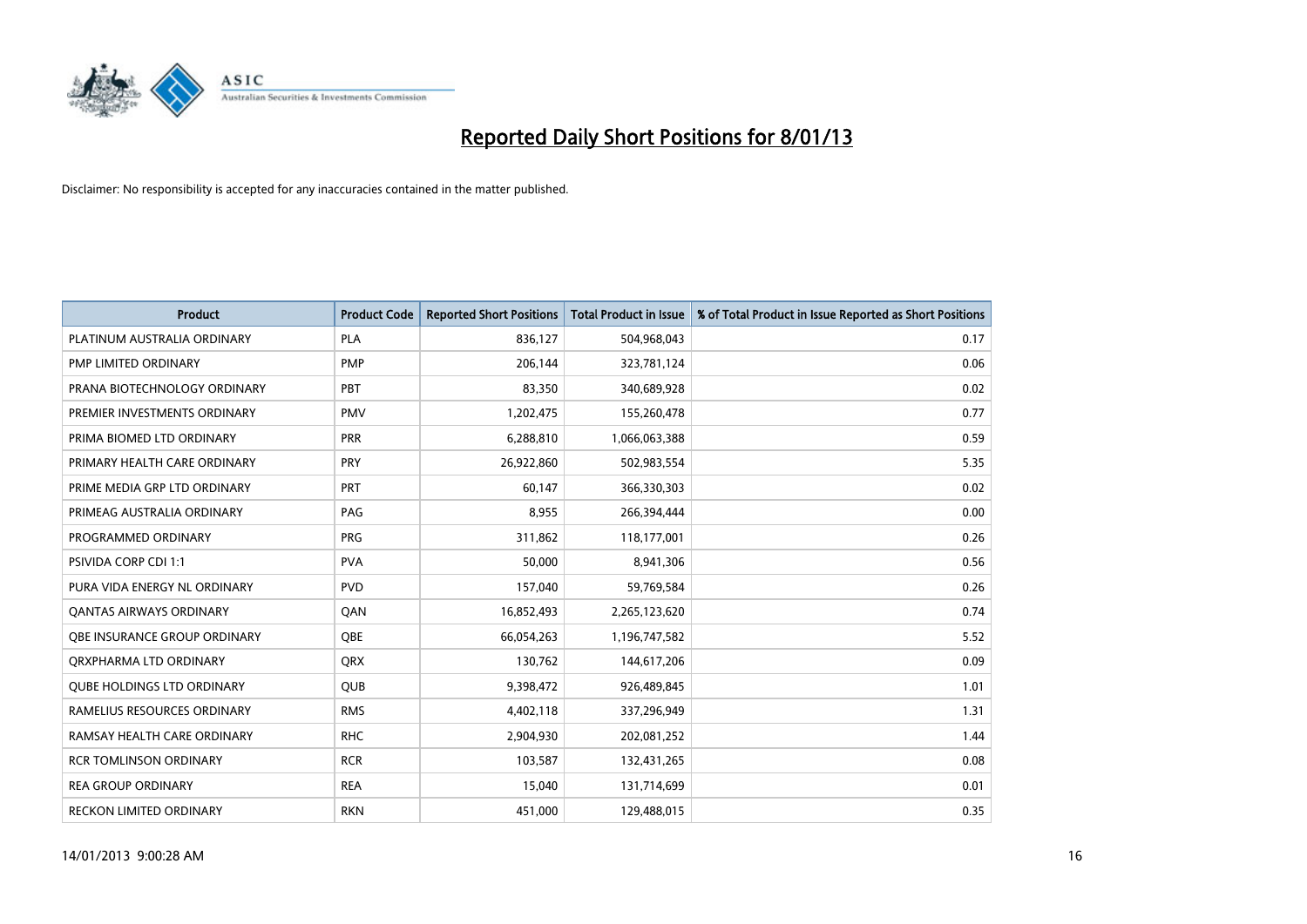

| <b>Product</b>                      | <b>Product Code</b> | <b>Reported Short Positions</b> | <b>Total Product in Issue</b> | % of Total Product in Issue Reported as Short Positions |
|-------------------------------------|---------------------|---------------------------------|-------------------------------|---------------------------------------------------------|
| <b>RED 5 LIMITED ORDINARY</b>       | <b>RED</b>          | 1,816,822                       | 135,488,008                   | 1.34                                                    |
| <b>RED FORK ENERGY ORDINARY</b>     | <b>RFE</b>          | 3,393,267                       | 384,951,719                   | 0.88                                                    |
| REDBANK ENERGY LTD ORDINARY         | AEI                 | 13                              | 786,287                       | 0.00                                                    |
| REDFLEX HOLDINGS ORDINARY           | <b>RDF</b>          | 2,820                           | 110,762,310                   | 0.00                                                    |
| REECE AUSTRALIA LTD. ORDINARY       | <b>REH</b>          | 10,494                          | 99,600,000                    | 0.01                                                    |
| <b>REGIS RESOURCES ORDINARY</b>     | <b>RRL</b>          | 2,729,152                       | 473,972,396                   | 0.58                                                    |
| RESMED INC CDI 10:1                 | <b>RMD</b>          | 2,896,656                       | 1,556,242,300                 | 0.19                                                    |
| <b>RESOLUTE MINING ORDINARY</b>     | <b>RSG</b>          | 2,771,712                       | 643,094,224                   | 0.43                                                    |
| <b>RESOURCE GENERATION ORDINARY</b> | <b>RES</b>          | 173                             | 263,345,652                   | 0.00                                                    |
| RETAIL FOOD GROUP ORDINARY          | <b>RFG</b>          | 159,879                         | 130,054,522                   | 0.12                                                    |
| REVERSE CORP LIMITED ORDINARY       | <b>REF</b>          | 100                             | 92,382,175                    | 0.00                                                    |
| REX MINERALS LIMITED ORDINARY       | <b>RXM</b>          | 1,998,534                       | 188,907,284                   | 1.06                                                    |
| RHG LIMITED ORDINARY                | <b>RHG</b>          | 299,358                         | 308,483,177                   | 0.10                                                    |
| <b>RIALTO ENERGY ORDINARY</b>       | <b>RIA</b>          | 41                              | 672,259,992                   | 0.00                                                    |
| <b>RIDLEY CORPORATION ORDINARY</b>  | <b>RIC</b>          | 29,836                          | 307,817,071                   | 0.01                                                    |
| RIO TINTO LIMITED ORDINARY          | <b>RIO</b>          | 8,867,261                       | 435,758,720                   | 2.03                                                    |
| ROC OIL COMPANY ORDINARY            | <b>ROC</b>          | 1,268,298                       | 683,235,552                   | 0.19                                                    |
| RURALCO HOLDINGS ORDINARY           | <b>RHL</b>          | 12,000                          | 55,019,284                    | 0.02                                                    |
| SAI GLOBAL LIMITED ORDINARY         | SAI                 | 5,360,085                       | 206,883,139                   | 2.59                                                    |
| SALMAT LIMITED ORDINARY             | <b>SLM</b>          | 488,210                         | 159,812,799                   | 0.31                                                    |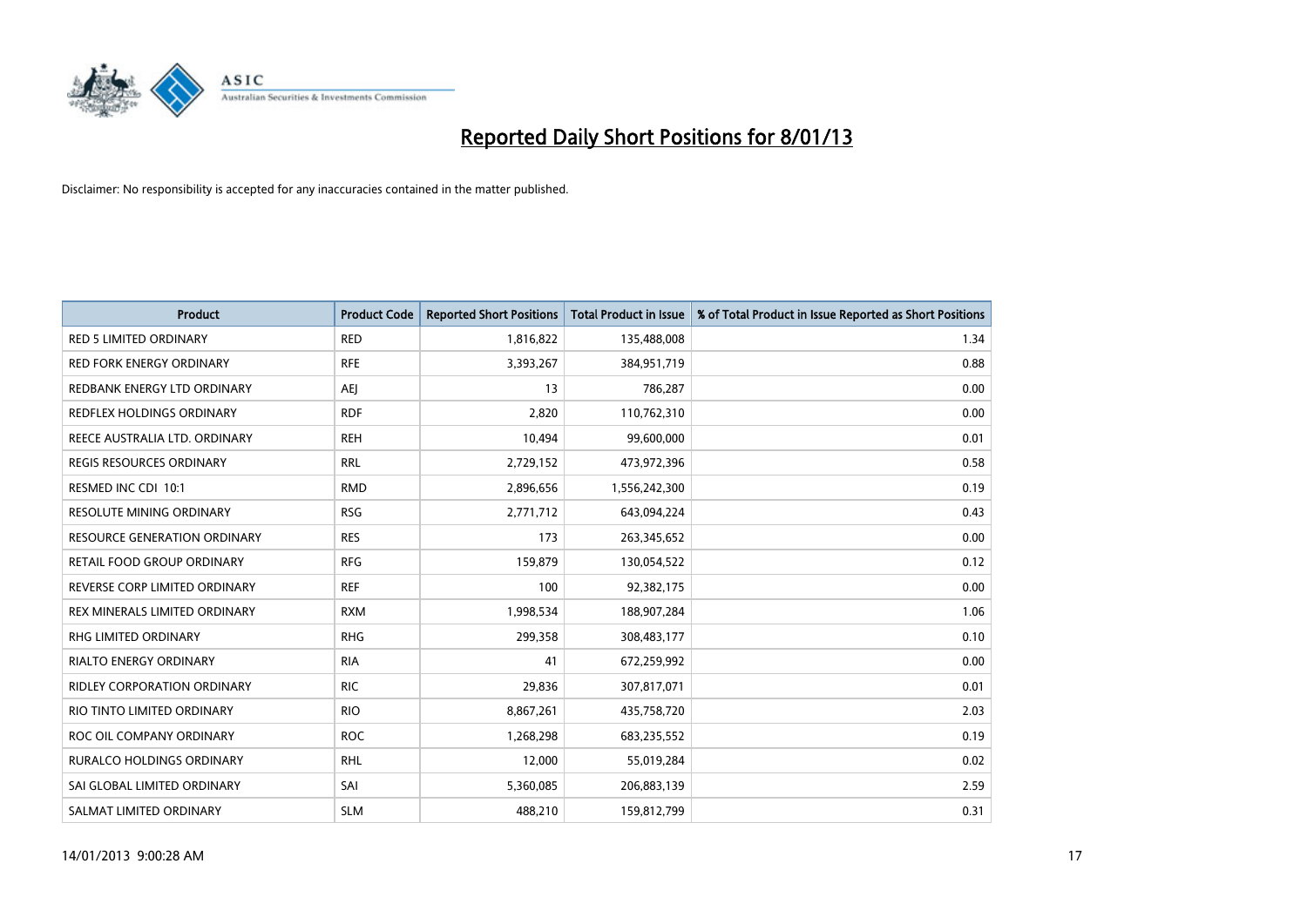

| <b>Product</b>                           | <b>Product Code</b> | <b>Reported Short Positions</b> | <b>Total Product in Issue</b> | % of Total Product in Issue Reported as Short Positions |
|------------------------------------------|---------------------|---------------------------------|-------------------------------|---------------------------------------------------------|
| SAMSON OIL & GAS LTD ORDINARY            | <b>SSN</b>          | 3,348,000                       | 1,865,384,154                 | 0.18                                                    |
| SANDFIRE RESOURCES ORDINARY              | <b>SFR</b>          | 1,787,720                       | 153,524,301                   | 1.16                                                    |
| <b>SANTOS LTD ORDINARY</b>               | <b>STO</b>          | 3,643,783                       | 958,870,979                   | 0.38                                                    |
| SARACEN MINERAL ORDINARY                 | SAR                 | 6,759,599                       | 595,217,424                   | 1.14                                                    |
| SCA PROPERTY GROUP STAPLED SECURITIES    | <b>SCP</b>          | 6,947,147                       | 585,455,114                   | 1.19                                                    |
| SEDGMAN LIMITED ORDINARY                 | <b>SDM</b>          | 487,721                         | 217,623,797                   | 0.22                                                    |
| SEEK LIMITED ORDINARY                    | <b>SEK</b>          | 13,754,961                      | 337,101,307                   | 4.08                                                    |
| SENEX ENERGY LIMITED ORDINARY            | SXY                 | 2,671,402                       | 1,140,194,837                 | 0.23                                                    |
| SERVICE STREAM ORDINARY                  | <b>SSM</b>          | 5,018                           | 283,418,867                   | 0.00                                                    |
| SEVEN GROUP HOLDINGS ORDINARY            | <b>SVW</b>          | 3,215,696                       | 307,410,281                   | 1.05                                                    |
| SEVEN WEST MEDIA LTD ORDINARY            | <b>SWM</b>          | 20,466,755                      | 999,160,872                   | 2.05                                                    |
| SIGMA PHARMACEUTICAL ORDINARY            | <b>SIP</b>          | 6,164,676                       | 1,173,298,140                 | 0.53                                                    |
| SILEX SYSTEMS ORDINARY                   | <b>SLX</b>          | 1,042,000                       | 170,232,464                   | 0.61                                                    |
| SILVER CHEF LIMITED ORDINARY             | <b>SIV</b>          | 4,037                           | 27,222,919                    | 0.01                                                    |
| SILVER LAKE RESOURCE DEF EX IGR          | <b>SLRN</b>         | 16,500                          | 150,097,055                   | 0.01                                                    |
| SILVER LAKE RESOURCE ORDINARY            | <b>SLR</b>          | 18,081,370                      | 228,940,486                   | 7.90                                                    |
| SIMS METAL MGMT LTD ORDINARY             | <b>SGM</b>          | 8,162,984                       | 204,296,106                   | 4.00                                                    |
| SINGAPORE TELECOMM. CHESS DEPOSITARY INT | SGT                 | 3,450,110                       | 174,261,546                   | 1.98                                                    |
| SIRIUS RESOURCES NL ORDINARY             | <b>SIR</b>          | 45,617                          | 223,434,586                   | 0.02                                                    |
| SIRTEX MEDICAL ORDINARY                  | <b>SRX</b>          | 332.337                         | 55,768,136                    | 0.60                                                    |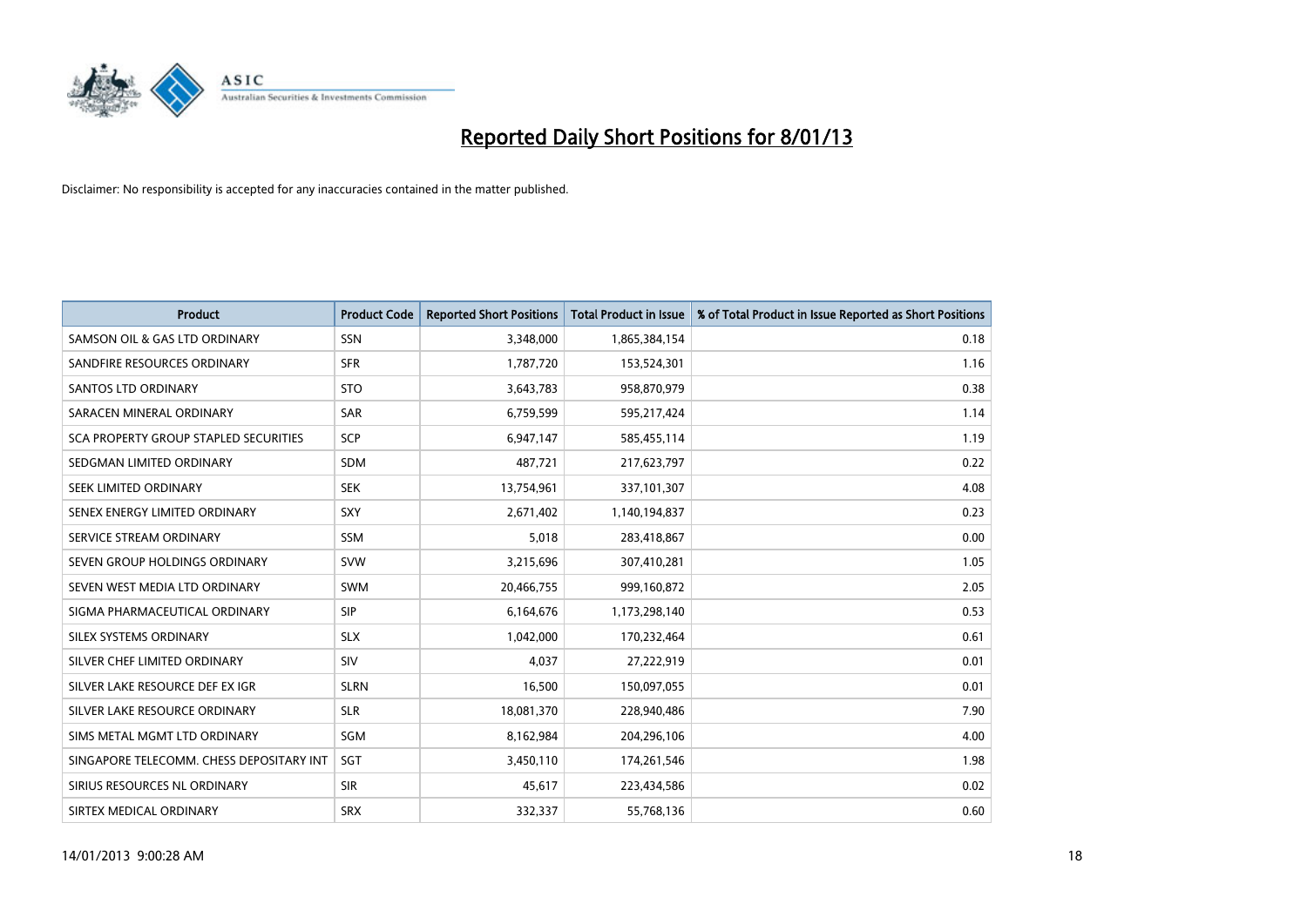

| <b>Product</b>                           | <b>Product Code</b> | <b>Reported Short Positions</b> | <b>Total Product in Issue</b> | % of Total Product in Issue Reported as Short Positions |
|------------------------------------------|---------------------|---------------------------------|-------------------------------|---------------------------------------------------------|
| SKILLED GROUP LTD ORDINARY               | <b>SKE</b>          | 6,169,354                       | 233,487,276                   | 2.64                                                    |
| SKY NETWORK ORDINARY                     | <b>SKT</b>          | 30,000                          | 389,139,785                   | 0.01                                                    |
| SKYCITY ENT GRP LTD ORDINARY             | <b>SKC</b>          | 110,101                         | 576,958,340                   | 0.02                                                    |
| <b>SLATER &amp; GORDON ORDINARY</b>      | <b>SGH</b>          | 35,773                          | 170,537,215                   | 0.02                                                    |
| SMS MANAGEMENT, ORDINARY                 | <b>SMX</b>          | 1,146,608                       | 69,378,477                    | 1.65                                                    |
| SONIC HEALTHCARE ORDINARY                | <b>SHL</b>          | 5,286,521                       | 396,025,681                   | 1.33                                                    |
| SOUL PATTINSON (W.H) ORDINARY            | SOL                 | 13,899                          | 239,395,320                   | 0.01                                                    |
| SOUTH BOULDER MINES ORDINARY             | <b>STB</b>          | 136,195                         | 127,952,826                   | 0.11                                                    |
| SP AUSNET STAPLED SECURITIES             | <b>SPN</b>          | 5,754,047                       | 3,367,543,113                 | 0.17                                                    |
| SPARK INFRASTRUCTURE STAPLED NOTE & UNIT | SKI                 | 33,068,445                      | 1,326,734,264                 | 2.49                                                    |
| SPDR 200 FUND ETF UNITS                  | <b>STW</b>          | 27,267                          | 47,859,567                    | 0.06                                                    |
| SPDRMSCIAUSELECTHDY ETF UNITS            | SYI                 | 1,414                           | 2,407,545                     | 0.06                                                    |
| SPECIALTY FASHION ORDINARY               | <b>SFH</b>          | 2,578,941                       | 192,236,121                   | 1.34                                                    |
| ST BARBARA LIMITED ORDINARY              | <b>SBM</b>          | 2,896,104                       | 488,074,077                   | 0.59                                                    |
| STANMORE COAL LTD ORDINARY               | <b>SMR</b>          | 32,870                          | 207,827,090                   | 0.02                                                    |
| STARPHARMA HOLDINGS ORDINARY             | SPL                 | 6,384,603                       | 283,640,060                   | 2.25                                                    |
| STHN CROSS MEDIA ORDINARY                | <b>SXL</b>          | 17,857,510                      | 704,858,524                   | 2.53                                                    |
| STOCKLAND UNITS/ORD STAPLED              | <b>SGP</b>          | 23,470,488                      | 2,202,657,963                 | 1.07                                                    |
| STRAITS RES LTD. ORDINARY                | SRO                 | 69,907                          | 1,164,150,159                 | 0.01                                                    |
| STW COMMUNICATIONS ORDINARY              | SGN                 | 77,040                          | 403,828,512                   | 0.02                                                    |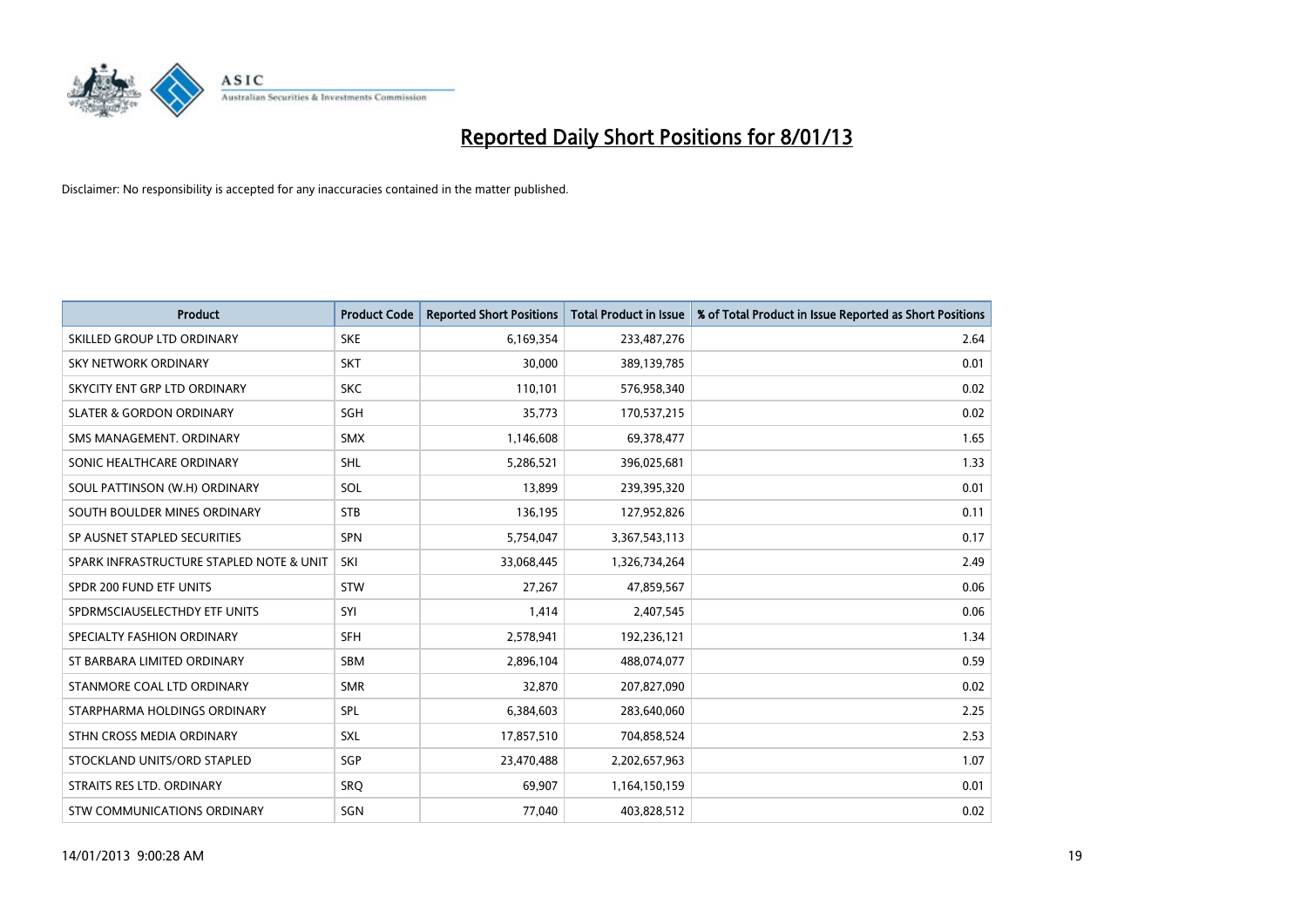

| <b>Product</b>                       | <b>Product Code</b> | <b>Reported Short Positions</b> | <b>Total Product in Issue</b> | % of Total Product in Issue Reported as Short Positions |
|--------------------------------------|---------------------|---------------------------------|-------------------------------|---------------------------------------------------------|
| SUNCORP GROUP LTD ORDINARY           | <b>SUN</b>          | 8,479,514                       | 1,286,600,980                 | 0.66                                                    |
| SUNDANCE ENERGY ORDINARY             | <b>SEA</b>          | 3,130,649                       | 278,765,141                   | 1.12                                                    |
| SUNDANCE RESOURCES ORDINARY          | <b>SDL</b>          | 5,425,953                       | 3,066,227,034                 | 0.18                                                    |
| SUNLAND GROUP LTD ORDINARY           | <b>SDG</b>          | 119,086                         | 189,417,674                   | 0.06                                                    |
| SUPER RET REP LTD ORDINARY           | <b>SUL</b>          | 826,555                         | 196,382,811                   | 0.42                                                    |
| SYD AIRPORT STAPLED US PROHIBIT.     | <b>SYD</b>          | 11,489,060                      | 1,861,210,782                 | 0.62                                                    |
| SYRAH RESOURCES ORDINARY             | <b>SYR</b>          | 16,917                          | 134,867,089                   | 0.01                                                    |
| TABCORP HOLDINGS LTD ORDINARY        | <b>TAH</b>          | 13,865,391                      | 734,015,737                   | 1.89                                                    |
| <b>TANAMI GOLD NL ORDINARY</b>       | <b>TAM</b>          | 207,264                         | 261,132,677                   | 0.08                                                    |
| TAP OIL LIMITED ORDINARY             | <b>TAP</b>          | 447,668                         | 241,295,311                   | 0.19                                                    |
| TASSAL GROUP LIMITED ORDINARY        | <b>TGR</b>          | 75,124                          | 146,304,404                   | 0.05                                                    |
| <b>TATTS GROUP LTD ORDINARY</b>      | <b>TTS</b>          | 7,097,600                       | 1,386,103,541                 | 0.51                                                    |
| TECHNOLOGY ONE ORDINARY              | <b>TNE</b>          | 49,947                          | 306,620,955                   | 0.02                                                    |
| TELECOM CORPORATION ORDINARY         | <b>TEL</b>          | 6,853,929                       | 1,824,673,847                 | 0.38                                                    |
| <b>TELSTRA CORPORATION, ORDINARY</b> | <b>TLS</b>          | 19,521,950                      | 12,443,074,357                | 0.16                                                    |
| TEN NETWORK HOLDINGS ORDINARY        | <b>TEN</b>          | 131,688,442                     | 2,312,328,771                 | 5.70                                                    |
| TERANGA GOLD CORP CDI 1:1            | <b>TGZ</b>          | 207,111                         | 174,121,625                   | 0.12                                                    |
| TEXON PETROLEUM LTD ORDINARY         | <b>TXN</b>          | 70,615                          | 245,339,848                   | 0.03                                                    |
| THE REJECT SHOP ORDINARY             | <b>TRS</b>          | 2,569,956                       | 26,092,220                    | 9.85                                                    |
| THORN GROUP LIMITED ORDINARY         | <b>TGA</b>          | 816,235                         | 146,784,042                   | 0.56                                                    |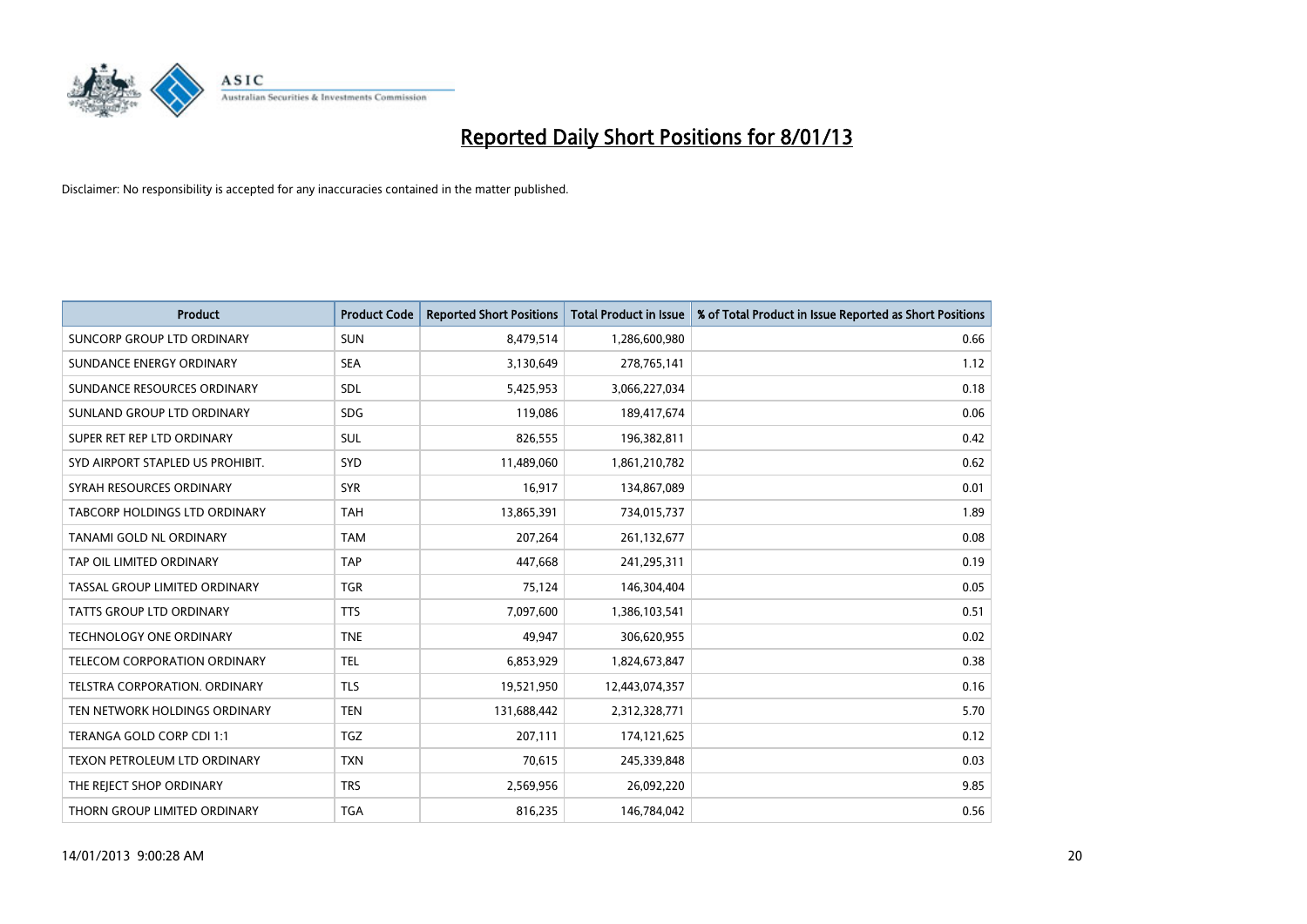

| <b>Product</b>                         | <b>Product Code</b> | <b>Reported Short Positions</b> | <b>Total Product in Issue</b> | % of Total Product in Issue Reported as Short Positions |
|----------------------------------------|---------------------|---------------------------------|-------------------------------|---------------------------------------------------------|
| <b>TIGER RESOURCES ORDINARY</b>        | <b>TGS</b>          | 2,037,094                       | 673,470,269                   | 0.30                                                    |
| TOLL HOLDINGS LTD ORDINARY             | <b>TOL</b>          | 35,254,065                      | 717,133,875                   | 4.92                                                    |
| TOX FREE SOLUTIONS ORDINARY            | <b>TOX</b>          | 851,836                         | 115,989,858                   | 0.73                                                    |
| TPG TELECOM LIMITED ORDINARY           | <b>TPM</b>          | 2,911,023                       | 793,808,141                   | 0.37                                                    |
| <b>TRADE ME GROUP ORDINARY</b>         | <b>TME</b>          | 790,896                         | 396,017,568                   | 0.20                                                    |
| <b>TRANSFIELD SERVICES ORDINARY</b>    | <b>TSE</b>          | 4,832,265                       | 512,457,716                   | 0.94                                                    |
| TRANSPACIFIC INDUST, ORDINARY          | <b>TPI</b>          | 6,899,550                       | 1,578,563,490                 | 0.44                                                    |
| TRANSURBAN GROUP TRIPLE STAPLED SEC.   | <b>TCL</b>          | 6,401,656                       | 1,462,379,803                 | 0.44                                                    |
| TREASURY WINE ESTATE ORDINARY          | <b>TWE</b>          | 18,566,632                      | 647,227,144                   | 2.87                                                    |
| TROY RESOURCES LTD ORDINARY            | <b>TRY</b>          | 55,370                          | 91,318,649                    | 0.06                                                    |
| UGL LIMITED ORDINARY                   | UGL                 | 6,233,047                       | 166,315,038                   | 3.75                                                    |
| UXC LIMITED ORDINARY                   | <b>UXC</b>          | 1,464,521                       | 308,056,885                   | 0.48                                                    |
| <b>VENTURE MINERALS ORDINARY</b>       | <b>VMS</b>          | 227,760                         | 287,320,170                   | 0.08                                                    |
| <b>VIRGIN AUS HLDG LTD ORDINARY</b>    | <b>VAH</b>          | 43,089,675                      | 2,455,775,111                 | 1.75                                                    |
| <b>VOCUS COMMS LTD ORDINARY</b>        | <b>VOC</b>          | 76,665                          | 77,111,341                    | 0.10                                                    |
| <b>WATPAC LIMITED ORDINARY</b>         | <b>WTP</b>          | 8,701                           | 184,332,526                   | 0.00                                                    |
| <b>WDS LIMITED ORDINARY</b>            | <b>WDS</b>          | $\overline{7}$                  | 144,740,614                   | 0.00                                                    |
| WEBJET LIMITED ORDINARY                | <b>WEB</b>          | 218,326                         | 78,010,374                    | 0.28                                                    |
| <b>WESFARMERS LIMITED ORDINARY</b>     | <b>WES</b>          | 27,553,985                      | 1,006,650,182                 | 2.74                                                    |
| WESFARMERS LIMITED PARTIALLY PROTECTED | <b>WESN</b>         | 40,479                          | 150,543,416                   | 0.03                                                    |